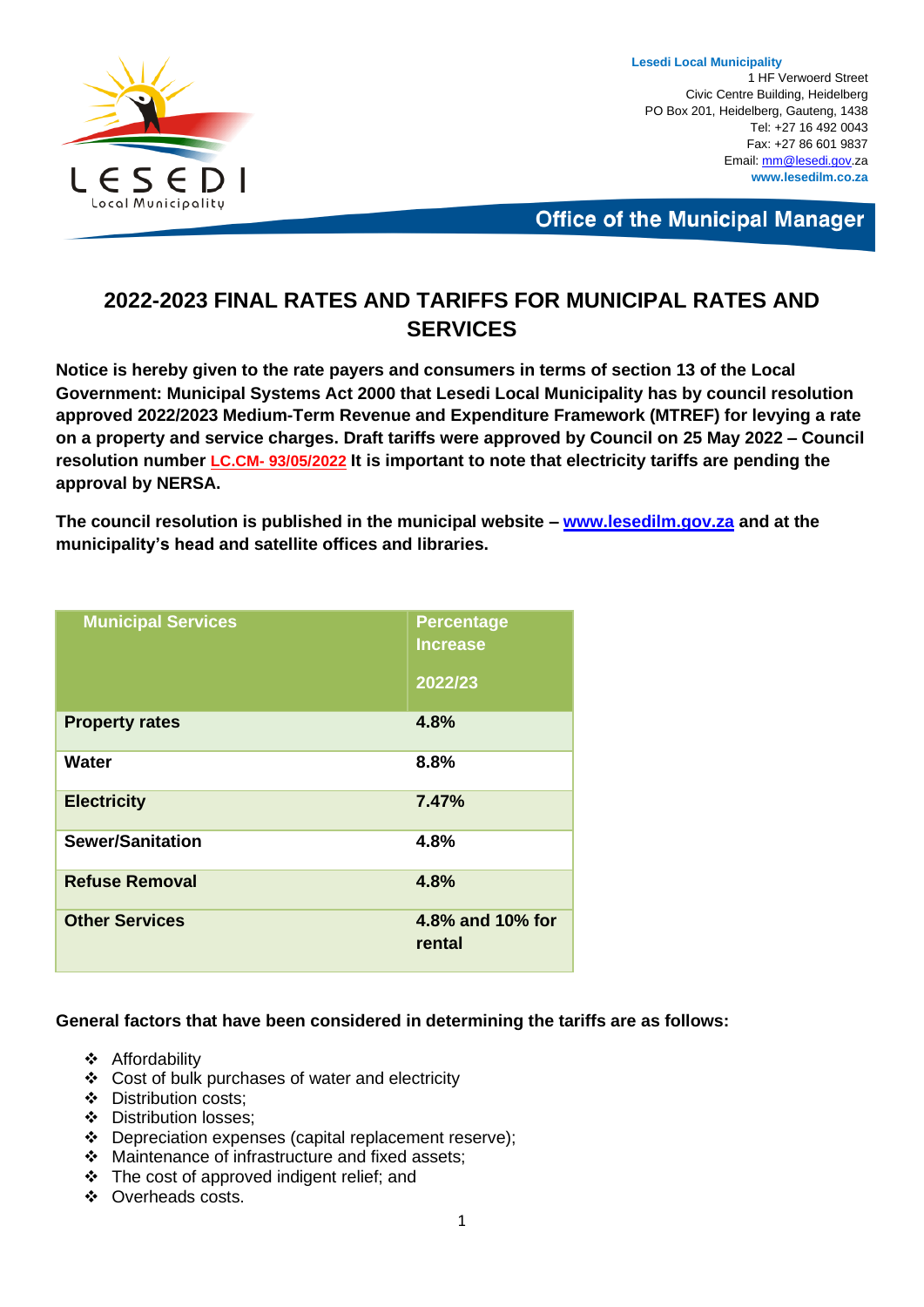

**Lesedi Local Municipality** 1 HF Verwoerd Street Civic Centre Building, Heidelberg PO Box 201, Heidelberg, Gauteng, 1438 Tel: +27 16 492 0043 Fax: +27 86 601 9837 Email[: mm@lesedi.gov.](mailto:mm@lesedi.gov)za **www.lesedilm.co.za**

**Office of the Municipal Manager** 

#### **ASSESSMENT / PROPERTY RATES**

#### **Valuation Roll 2019-2024**

#### **2021/2122 - 0,013221646 2022/23 – 0,013856285 - in the rand for property rates Zero rated**

| <b>PROPERTY RATES</b>                                                 |                     | <b>Tariff 2021/22</b> | <b>Tariff</b><br>2022/23 |
|-----------------------------------------------------------------------|---------------------|-----------------------|--------------------------|
|                                                                       |                     |                       |                          |
| <b>Description</b>                                                    | <b>Ratio</b>        | 3,9%                  | 4.8%                     |
| Residential property                                                  | 1:1                 | 0,013221646           | 0,013856285              |
| Business & commercial property                                        | 1:2                 | 0,026443239           | 0,027712514              |
| Industrial property                                                   | 1:2                 | 0,026443239           | 0,027712514              |
| Agricultural properties used for farming and agricultural<br>purposes | 1:0.25              | 0,003305381           | 0,003464040              |
| Agricultural properties used for business, commercial<br>purposes     | 1:2                 | 0,026443239           | 0,027712514              |
| State owned properties                                                | 1:2                 | 0,026443239           | 0,027712514              |
| Municipal properties                                                  | Not rateable        | 0                     | 0                        |
| Public service infrastructure                                         | Not rateable        | 0                     | $\Omega$                 |
| Communal land as defined in the Communal Land Rights Act              | Not rateable        | 0                     | 0                        |
| State trust land                                                      | Not rateable        | 0                     | 0                        |
| Protected areas                                                       | Not rateable        | $\Omega$              | 0                        |
| National monuments                                                    | Not rateable        | 0                     | 0                        |
| Properties owned by public benefit organizations                      | 1:0.25              | 0,003305381           | 0,003464040              |
| Exclusive use areas                                                   | 1:1                 | 0,013221646           | 0,013856285              |
| Servitudes                                                            | 1:1                 | 0,013221646           | 0,013856285              |
| Township title properties                                             | Not rateable        | 0                     | $\Omega$                 |
| Multiple use properties                                               | According to<br>use | According to use      | According to<br>use      |
| Vacant land (business, industrial and commercial)                     | 1:3                 | 0,039665061           | 0,041568983              |
| Vacant land (residential)                                             | 1:1                 | 0,013221646           | 0,013856285              |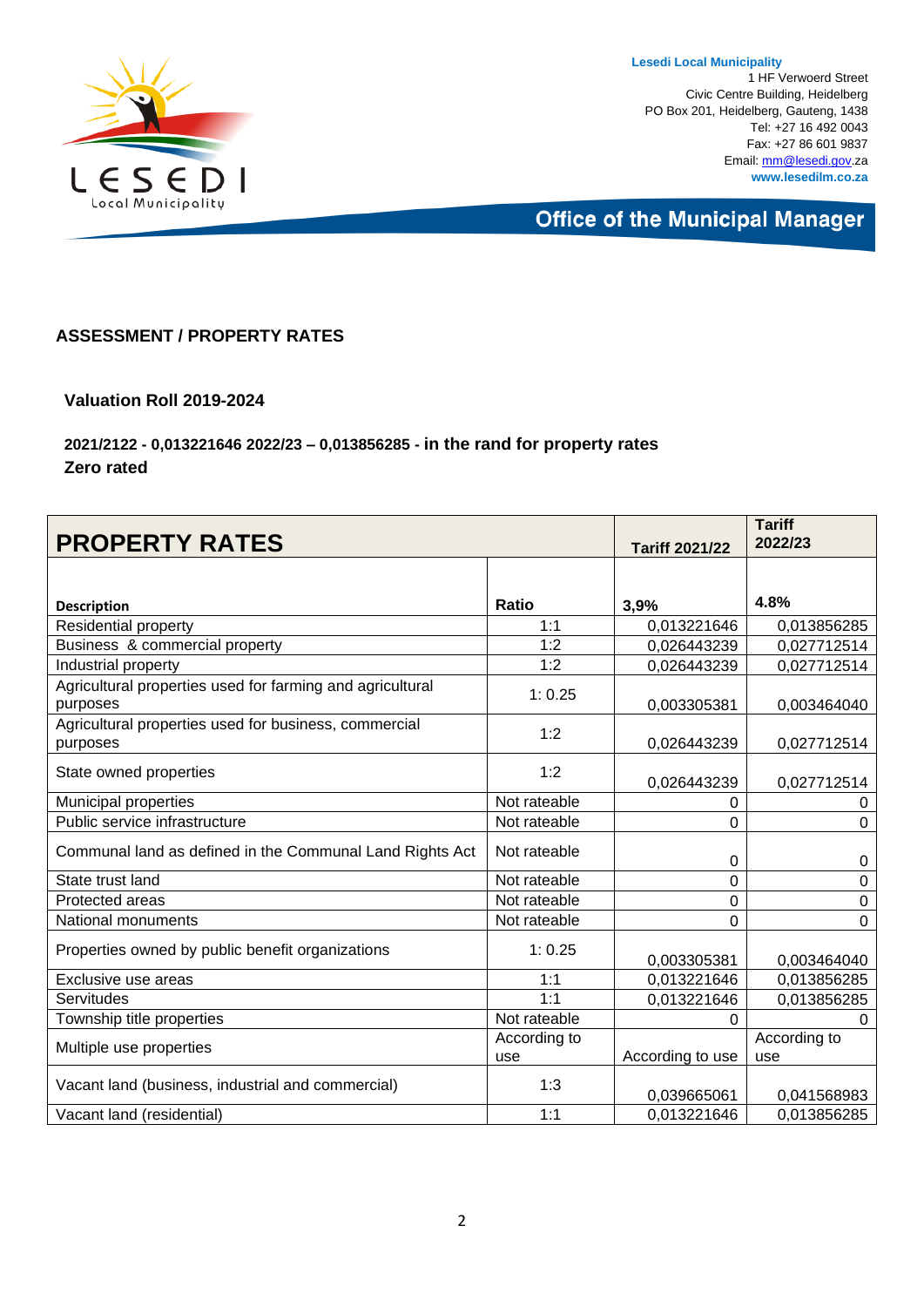

**Lesedi Local Municipality** 1 HF Verwoerd Street Civic Centre Building, Heidelberg PO Box 201, Heidelberg, Gauteng, 1438 Tel: +27 16 492 0043 Fax: +27 86 601 9837 Email[: mm@lesedi.gov.](mailto:mm@lesedi.gov)za **www.lesedilm.co.za**

**Office of the Municipal Manager** 

|                                                                                                                                                                                                                                                                              | <b>Municipal value</b>                         | % Rebates                                        |
|------------------------------------------------------------------------------------------------------------------------------------------------------------------------------------------------------------------------------------------------------------------------------|------------------------------------------------|--------------------------------------------------|
| <b>Residential and sectional title properties</b>                                                                                                                                                                                                                            |                                                |                                                  |
| All Residential and sectional title properties, is rebated by the amount<br>of rates payable on the municipal value as indicated:                                                                                                                                            | <b>First R15000</b>                            | Exempt<br>[Section 17(h)<br>of the Act].         |
|                                                                                                                                                                                                                                                                              | R <sub>15</sub> 001 to R <sub>100</sub><br>000 | 100%                                             |
| <b>Residential vacant land</b>                                                                                                                                                                                                                                               |                                                |                                                  |
| All residential vacant land as defined in the Rates Policy be rebated<br>by the amount of rates payable on the municipal value as indicated:                                                                                                                                 | <b>First R15000</b><br>R15001 to R40<br>000    | Exempt<br>[Section 17(h)<br>of the Act].<br>100% |
| <b>Public Benefit Organisation (PBO)</b>                                                                                                                                                                                                                                     |                                                |                                                  |
| All Public benefit Organisation (PBO) properties as defined in the                                                                                                                                                                                                           |                                                |                                                  |
| Rates Policy qualify for a 20% rebate. (This rebate is only applicable<br>to rates payable.)                                                                                                                                                                                 |                                                | 20%                                              |
| <b>State owned properties</b>                                                                                                                                                                                                                                                |                                                |                                                  |
| All state owned properties as defined in the Rates Policy, qualify for a<br>20% rebate. All government properties are defined in schedule 1 & 3                                                                                                                              |                                                |                                                  |
| of the Public finance Municipal Act.                                                                                                                                                                                                                                         |                                                | 20%                                              |
| <b>Special rebates</b><br>Special rebates to registered owners of residential properties who are<br>senior citizens, disabled and/or medically unfit persons qualifying<br>according to gross monthly household income of all persons normally<br>residing on that property: |                                                |                                                  |
| <b>Gross monthly household income</b>                                                                                                                                                                                                                                        |                                                |                                                  |
| $0 - 5115$                                                                                                                                                                                                                                                                   |                                                | 100%                                             |
| 5116-7305                                                                                                                                                                                                                                                                    |                                                | 80%                                              |
| 7306-8036                                                                                                                                                                                                                                                                    |                                                | 60%                                              |
| 8037-8768                                                                                                                                                                                                                                                                    |                                                | 40%                                              |
| 8769-10587                                                                                                                                                                                                                                                                   |                                                | 20%                                              |
|                                                                                                                                                                                                                                                                              |                                                |                                                  |
| The municipality will grant 10% rebate on a property value of R100<br>000 000 (hundred million) and above.                                                                                                                                                                   | R100 000 000                                   | 10%                                              |

### **PROPERTY RATES REBATES**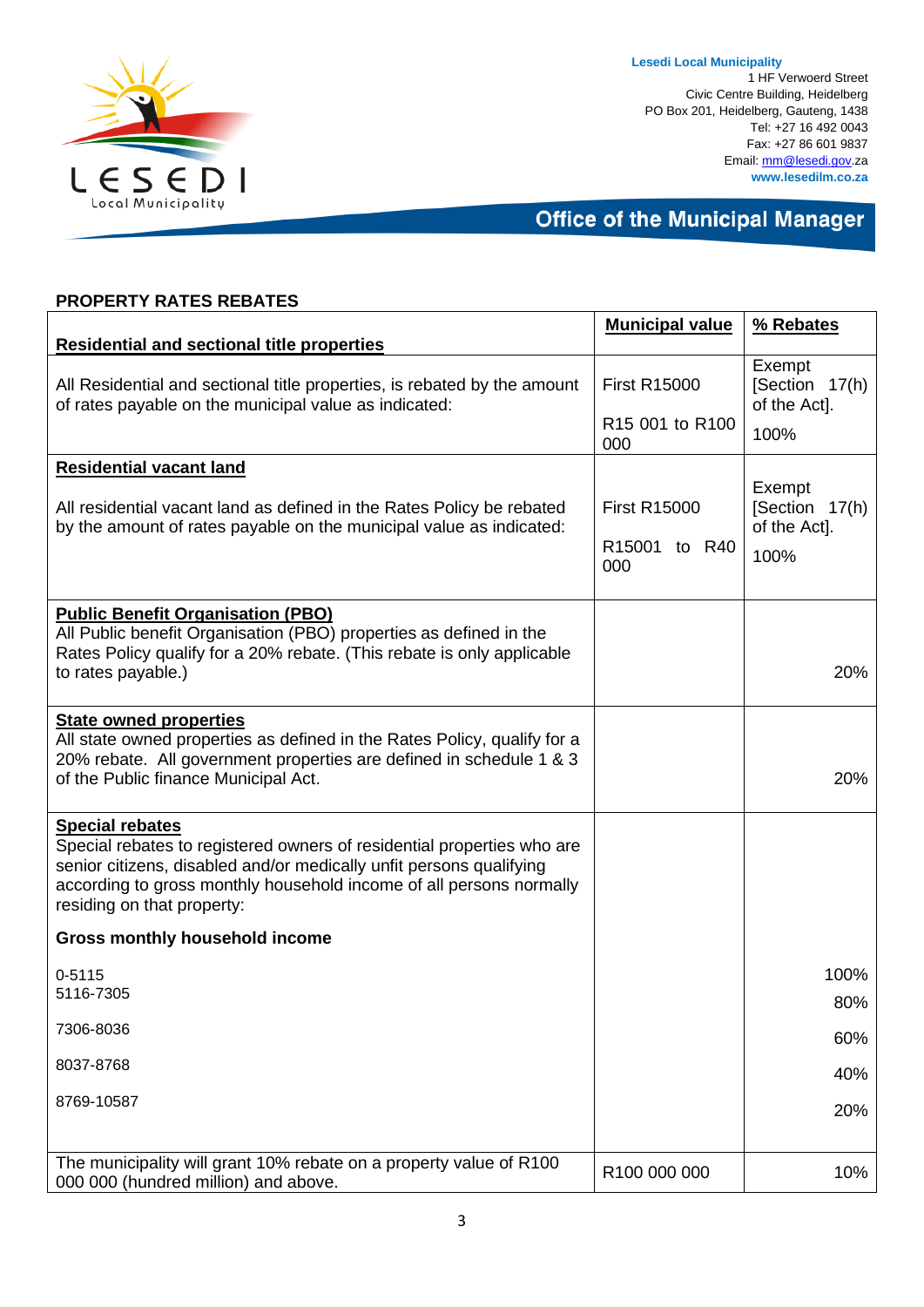

**Lesedi Local Municipality** 1 HF Verwoerd Street Civic Centre Building, Heidelberg PO Box 201, Heidelberg, Gauteng, 1438 Tel: +27 16 492 0043 Fax: +27 86 601 9837 Email[: mm@lesedi.gov.](mailto:mm@lesedi.gov)za **www.lesedilm.co.za**

**Office of the Municipal Manager** 

- 1. In terms of section 15 (1) (b) of the MPRA, the Council GRANTS deduction on the market value and rebates on the rates levied for 2022/2023 in respect of a residential properties.
- 2. In terms of section 17 (h) of the MPRA, read with Council's Property Rates Policy, the impermissible value of the market value of a residential
- 3. properties be applied on the first R15 000 of the market value of rateable property contained in the valuation roll or supplementary valuation roll of the municipality and the impermissible value of the R15 001 to R100 000 of the market value for all residential and sectional title properties (domestic).
- 4. Senior citizens, disabled persons and or /medically unfit persons, who are registered owners of the residential properties will receive special rebates as stipulated in the table above.
- 5. The special rebate is only granted upon application and therefore all pensioners / senior citizens, disabled persons and or / medically unfit persons are reminded to submit their rebate application forms to Lesedi municipal offices - Assessment rates section. Please note that the special rebate is only applicable for 12 months, therefore pensioners who applied for the rebate for 2021/2022 financial year must re-apply for the new financial year (2022/2023). Please bring your certified ID copy and proof of income.

|                                  |                                             | <b>Tariffs</b> | <b>Tariffs</b> |
|----------------------------------|---------------------------------------------|----------------|----------------|
| <b>Tariff code</b>               | <b>Description of tariff</b>                | 2021/2022      | 2022/2023      |
| <b>RF C2 C2</b>                  |                                             |                | 148            |
|                                  | Domestic                                    | 141            |                |
| <b>RF C2 C4</b>                  |                                             | 264            | 277            |
|                                  | Business / Industrial / Hospital            |                |                |
| RF C <sub>2</sub> C <sub>3</sub> |                                             | 132            | 138            |
|                                  | <b>Flats</b>                                |                |                |
| RF C <sub>2</sub> C <sub>8</sub> |                                             | 107            | 112            |
|                                  | Departmental                                |                |                |
| RF C <sub>2</sub> C <sub>0</sub> |                                             | 139            | 145            |
|                                  | <b>Builders / Contractors</b>               |                |                |
| RF C3 RP                         | Informal Sector                             | 41             | 43             |
| RF C2 MW                         |                                             | 375            | 393            |
|                                  | Mass Disposal at Transfer Station - per ton |                |                |
| RF C2 MH                         | Mass Containers week days                   | 513            | 537            |
|                                  | <b>Mass Containers weekends</b>             | 735            | 770            |
|                                  |                                             | 433            | 454            |
|                                  | Mass Disposal at Platkop per ton            |                |                |

#### **REFUSE (excl VAT)**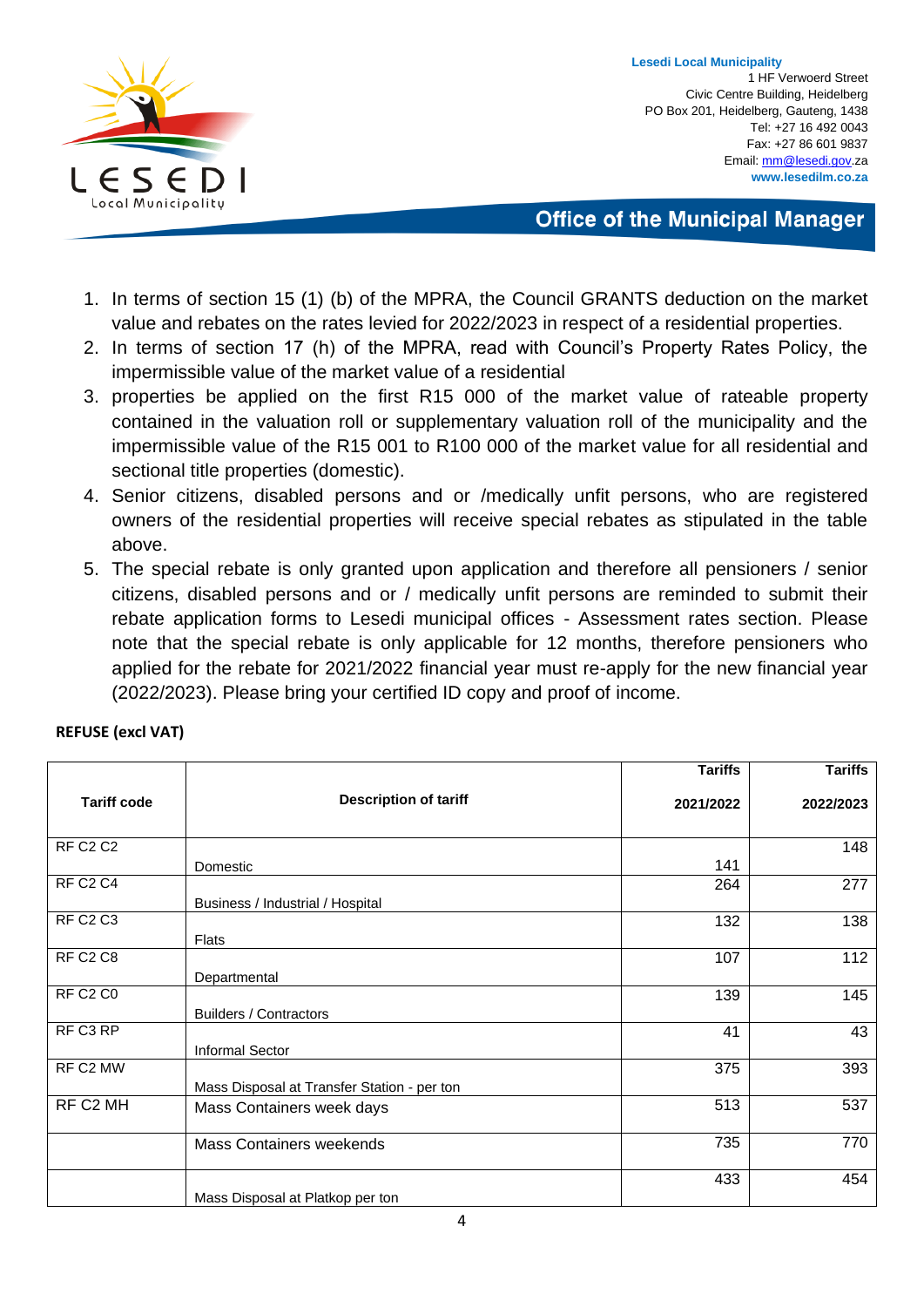

1 HF Verwoerd Street Civic Centre Building, Heidelberg PO Box 201, Heidelberg, Gauteng, 1438 Tel: +27 16 492 0043 Fax: +27 86 601 9837 Email[: mm@lesedi.gov.](mailto:mm@lesedi.gov)za **www.lesedilm.co.za**

## **Office of the Municipal Manager**

|                                    |                        | 3653 | 3828 |
|------------------------------------|------------------------|------|------|
| RF (<br>C <sub>9</sub><br>ົ^<br>ےب | Kloof mass<br>disposal |      |      |

#### **SEWER (excl**

| VAT)               |                                           | <b>Tariff</b> | <b>Tariffs</b> |
|--------------------|-------------------------------------------|---------------|----------------|
|                    | <b>Description of tariff</b>              | 2021/2022     | 2022/2023      |
| <b>Tariff code</b> |                                           |               |                |
| <b>BS R1 R1/</b>   |                                           |               |                |
| RB/R0              | Domestic: Basic                           | 55            | 58             |
| <b>SE R2 R2</b>    |                                           | 55            | 58             |
|                    | Domestic: 1 Sewer point                   |               |                |
|                    |                                           | 128           | 134            |
|                    | 2 or more sewer points                    |               |                |
|                    |                                           | 55            | 58             |
| <b>SE R2 R3</b>    | Flats and second unit on Domestic stand   |               |                |
| <b>BS R1 R1</b>    |                                           | 55            | 58             |
|                    | <b>Hospital Basic</b>                     |               |                |
| <b>SE R2 R6</b>    |                                           | 138           | 145            |
|                    | Hospital per sewer point                  |               |                |
| <b>BS R1 R1/</b>   |                                           |               |                |
| RB/R0              |                                           |               |                |
|                    |                                           | 55            | 58             |
|                    | All the basics                            |               |                |
| <b>BS R1 R1</b>    |                                           | 155           | 162            |
|                    | Business / Industrial / Schools per point |               |                |
| <b>SE R2 R4</b>    |                                           | 129           | 135            |
|                    | Departmental                              |               |                |
| <b>SE R2 R7</b>    |                                           | 91            | 96             |
|                    | <b>Builders / Contractors</b>             |               |                |
| BS R3 SP           |                                           |               |                |
|                    |                                           | 38            | 40             |
|                    | Informal sector                           |               |                |
| <b>BS R1 R8</b>    |                                           |               |                |
| new                |                                           |               |                |
|                    |                                           | 6880          | 7210           |
|                    | Kloof sewerage basic                      |               |                |

#### **WATER (excl VAT)**

|                    |                                     | <b>Tariff</b> | Tariffs   |
|--------------------|-------------------------------------|---------------|-----------|
| <b>Tariff code</b> | <b>Description of tariff</b>        | 2021/2022     | 2022/2023 |
| BW W1 W9           |                                     | 36            | 39        |
|                    | Domestic: basic (with improvements) |               |           |
| WA W2 W2           |                                     |               |           |
|                    | Approved indigents                  |               |           |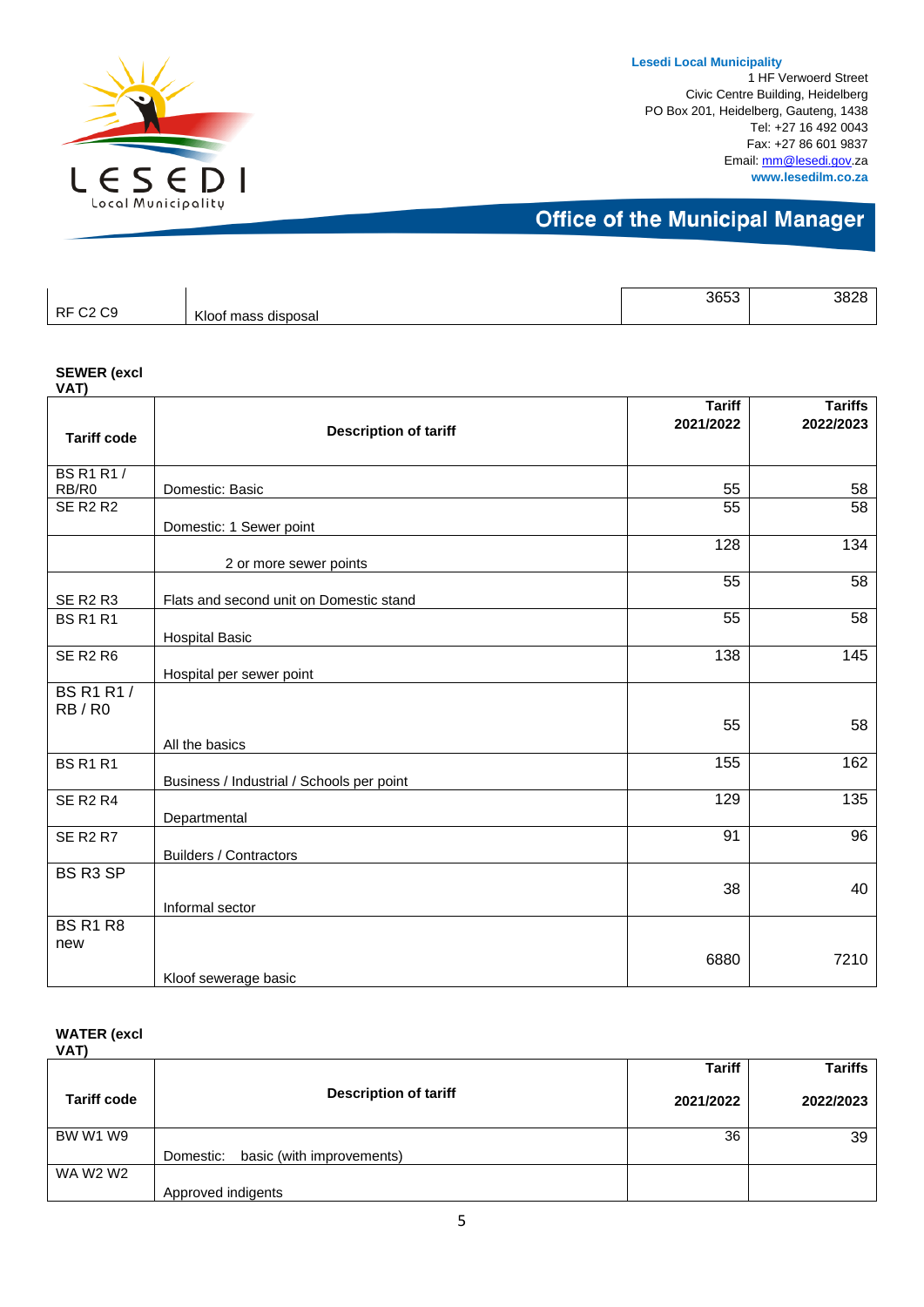

1 HF Verwoerd Street Civic Centre Building, Heidelberg PO Box 201, Heidelberg, Gauteng, 1438 Tel: +27 16 492 0043 Fax: +27 86 601 9837 Email[: mm@lesedi.gov.](mailto:mm@lesedi.gov)za **www.lesedilm.co.za**

|                                    |                                                            | Free                  | <b>FREE</b>              |
|------------------------------------|------------------------------------------------------------|-----------------------|--------------------------|
|                                    | $0 - 6$ kl                                                 |                       |                          |
|                                    | 6.1 - 10 kl                                                | 20                    | 22                       |
|                                    |                                                            | 26                    | 28                       |
|                                    | 10.1 - 30 kl                                               |                       |                          |
|                                    |                                                            | 32                    | 345                      |
|                                    | 30.1 - 50 kl                                               | 49                    | 53                       |
|                                    |                                                            |                       |                          |
|                                    | 50.1 - 70 kl                                               | 53                    | 58                       |
|                                    | 70 kl >                                                    |                       |                          |
| <b>WA W2 W4</b>                    |                                                            |                       |                          |
|                                    | Other domestic usage                                       |                       |                          |
|                                    | 0 - 10 kl                                                  | 20                    | 22                       |
|                                    |                                                            | 26                    | 28                       |
|                                    | 10.1 - 30 kl                                               |                       |                          |
|                                    |                                                            | 32                    | 35                       |
|                                    | 30.1 - 50 kl                                               |                       |                          |
|                                    |                                                            | 48                    | 53                       |
|                                    | 50.1 - 70 kl                                               |                       |                          |
|                                    |                                                            | 53                    | 58                       |
|                                    | $70$ kl $>$                                                |                       |                          |
|                                    | Informal sector                                            | 24                    | 26                       |
| <b>WA W2 W5</b><br><b>WA W2 W8</b> | <b>Flats</b>                                               | 28<br>$\overline{28}$ | 30                       |
|                                    |                                                            |                       | 30                       |
| WA W2 OU                           | Hospitals                                                  | 28                    | 30                       |
|                                    | All other users per kl                                     |                       |                          |
|                                    | Business & Industrial per kl                               |                       |                          |
| <b>WA W2 W6</b>                    |                                                            | 30                    | 33                       |
| WA W2 WS                           |                                                            | $\overline{28}$       | $\overline{30}$          |
|                                    | School, Churches, Sports clubs, Museum                     |                       |                          |
|                                    |                                                            | 45                    | 49                       |
| BW W1 W3                           | Basic levy for more than one consumer on any piece of land |                       |                          |
| BW W1 W9                           |                                                            | 36                    | 39                       |
|                                    | Basic domestic stands                                      |                       |                          |
| <b>BW W1 W8</b>                    |                                                            | 224                   | 244                      |
|                                    | Basic vacant domestic stands                               |                       |                          |
| <b>BW W1 W4</b>                    |                                                            | 84                    | 91                       |
|                                    | <b>Basic Business Stands</b>                               | 215                   | 234                      |
| <b>BW W1 W2</b>                    | <b>Basic Industrial Stands</b>                             |                       |                          |
|                                    |                                                            | 146                   | 159                      |
| BW W1 W3                           | <b>Temporary Connections Basic</b>                         |                       |                          |
|                                    |                                                            | <b>Water tariff</b>   | <b>Water tariff less</b> |
|                                    |                                                            | less 15% of the       | 15% of the rate          |
|                                    |                                                            | rate tariff           | tariff                   |
|                                    | Water leak tariff                                          |                       |                          |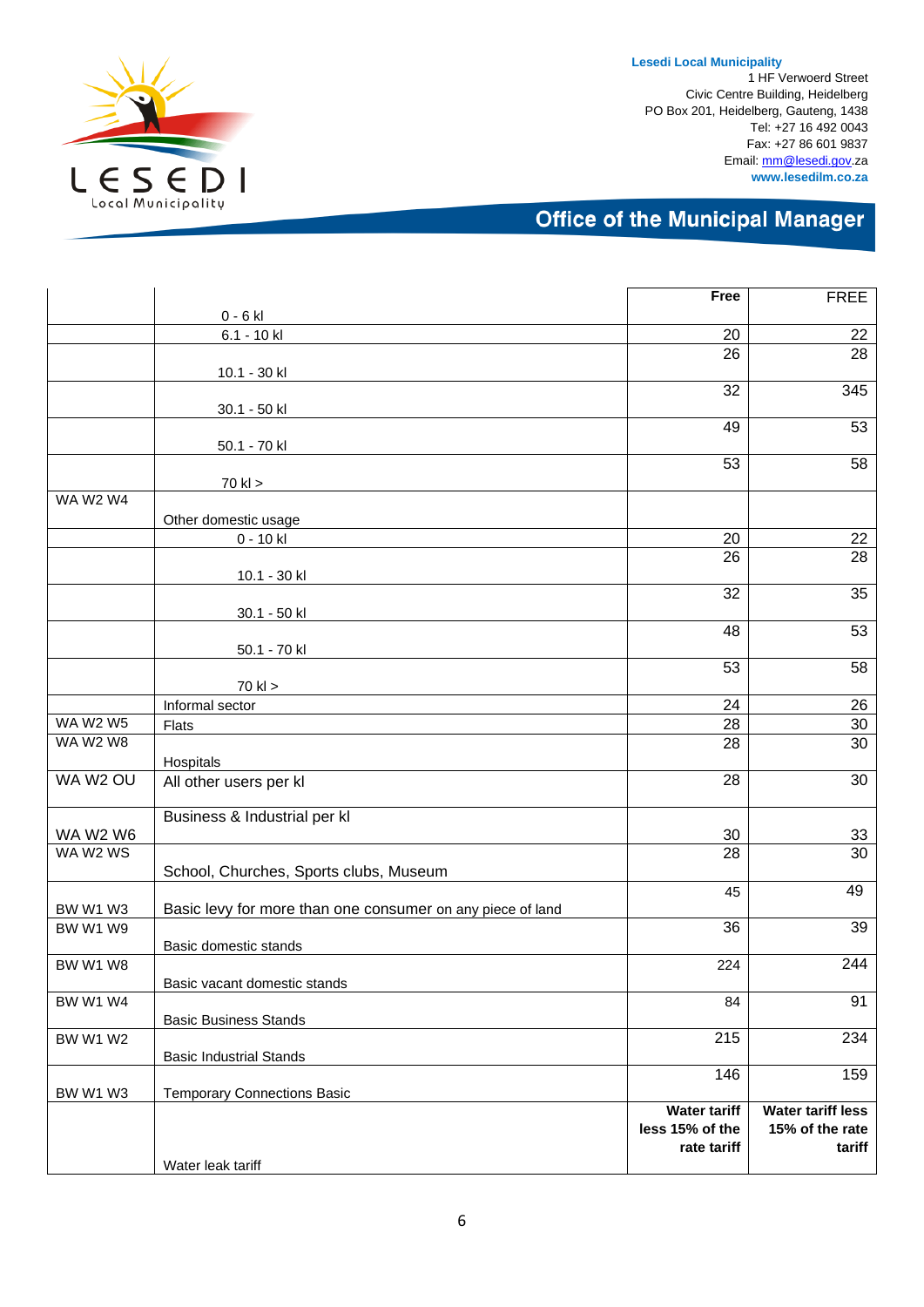

1 HF Verwoerd Street Civic Centre Building, Heidelberg PO Box 201, Heidelberg, Gauteng, 1438 Tel: +27 16 492 0043 Fax: +27 86 601 9837 Email[: mm@lesedi.gov.](mailto:mm@lesedi.gov)za **www.lesedilm.co.za**

| Drought tariff - Residential           | 10% punitive<br>tariff will<br>apply to all<br>domestic<br>users who<br>consume<br>more than<br><b>25KI</b> | 10% punitive<br>tariff will apply<br>to all domestic<br>users who<br>consume more<br>than 25KI    |
|----------------------------------------|-------------------------------------------------------------------------------------------------------------|---------------------------------------------------------------------------------------------------|
| Drought tariff - Business / Commercial | 10% More<br>consumption<br>for Business<br>users based<br>on the 12<br><b>Months</b><br>monthly<br>average. | 10% More<br>consumption<br>for Business<br>users based on<br>the 12 Months<br>monthly<br>average. |

|                       | <b>ELECTRICITY (excl VAT)</b>           |                                   |                                                               |
|-----------------------|-----------------------------------------|-----------------------------------|---------------------------------------------------------------|
| <b>Tariff</b><br>code | <b>Tariffs</b><br>2021/2022             | <b>Draft Tariffs</b><br>2022/2023 |                                                               |
|                       | <b>Description of tariff</b>            |                                   | (pending for<br><b>NERSA</b><br>approval)<br>310.34<br>288,77 |
|                       | Domestic:                               |                                   |                                                               |
| <b>BE E1 E3</b>       |                                         |                                   |                                                               |
| E1/E5                 | Basic charge with /without improvements |                                   |                                                               |
| EL E3 EZ              | Domestic: APPROVED INDIGENTS            |                                   |                                                               |
|                       | 0 - 50 kWh                              | Free                              | Free                                                          |
|                       | 51 kWh-350 kWh                          | 1,62                              | 1,74                                                          |
|                       | 351 kWh - 600 kWh                       | 2,27                              | 2,44                                                          |
|                       | 600 kWh >                               | 2,68                              | 2,88                                                          |
| EL E3 EA              | Domestic: NON- INDIGENTS                |                                   |                                                               |
|                       | $0 - 50$ KwH                            | 1,26                              | 1,35                                                          |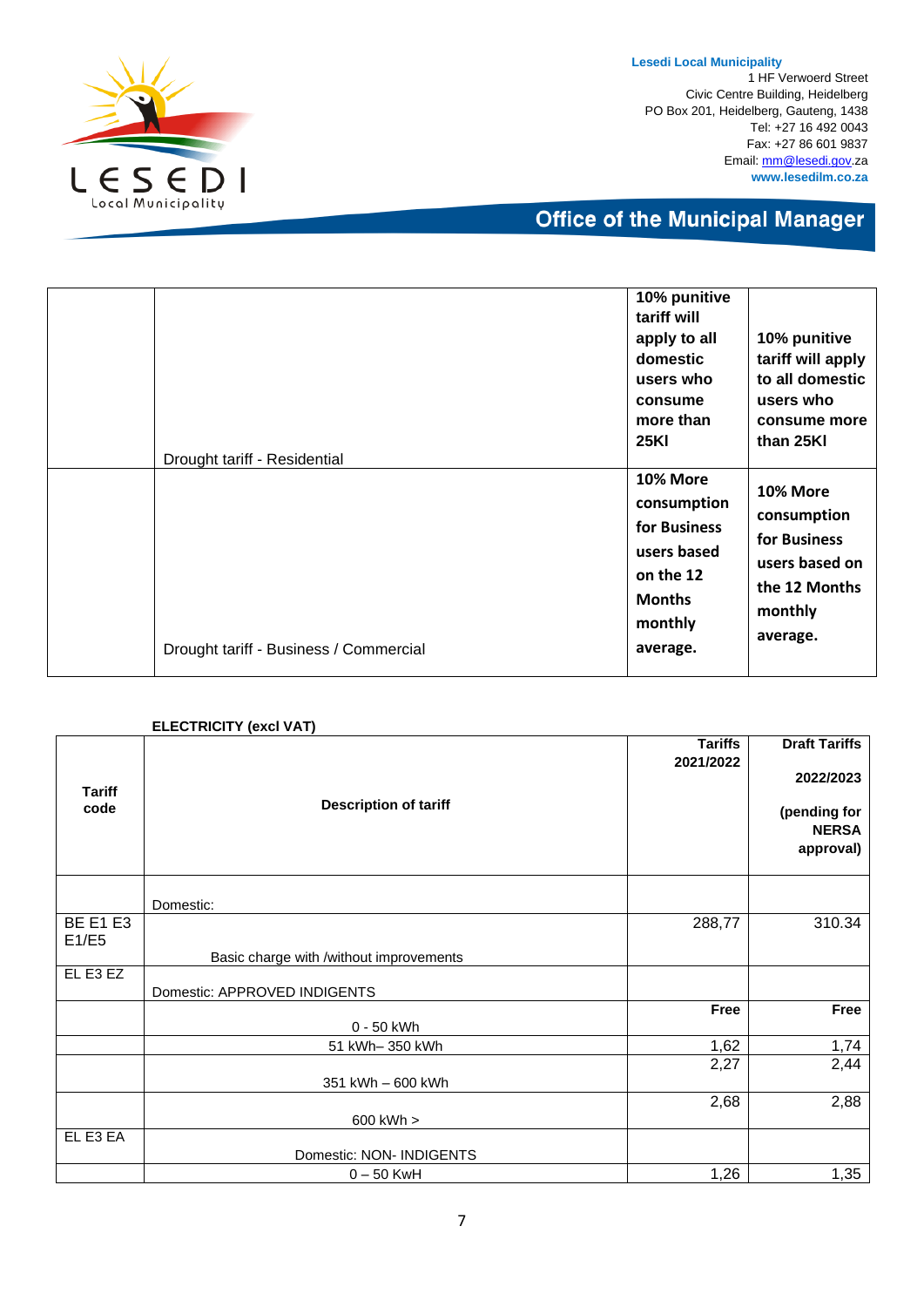

1 HF Verwoerd Street Civic Centre Building, Heidelberg PO Box 201, Heidelberg, Gauteng, 1438 Tel: +27 16 492 0043 Fax: +27 86 601 9837 Email[: mm@lesedi.gov.](mailto:mm@lesedi.gov)za **www.lesedilm.co.za**

|                                                                           | 1,62           | 1,74           |
|---------------------------------------------------------------------------|----------------|----------------|
| 51 - 350 Kwh                                                              |                |                |
|                                                                           | 2,27           | 2,44           |
| $351 - 600$ kwh                                                           | 2,68           | 2,94           |
| 600 kWh >                                                                 |                |                |
| Bulk Residential reseller (All season voltage >400v)                      |                |                |
| basic charge (rand)                                                       |                |                |
| energy charge (c/kWh)                                                     | 423,74<br>2,24 | 455.38<br>2,41 |
|                                                                           |                |                |
| Bulk Residential reseller (All season voltage 230/400v)                   |                |                |
|                                                                           | 5296,70        | 5692.37        |
| basic charge (rand)                                                       | 2,19           | 2,35           |
| energy charge (c/kWh)                                                     |                |                |
| Low Commercial tariff - customers below 100kVa/150A                       |                |                |
| <b>Connection size - voltage 230/400V</b>                                 |                |                |
| <b>Low demand (Summer)</b>                                                |                |                |
|                                                                           |                |                |
| basic charge (rand) (below 100kVA)                                        |                |                |
|                                                                           | 1066,78        | 1146.47        |
| energy charge (c/kWh)                                                     | 2,08           | 2,24           |
| High demand (Winter) (2022 07 01- 2022 08 31) (2023 06 01 -               |                |                |
| 2023 06 30)                                                               |                |                |
|                                                                           | 1066,78        | 1146.47        |
| basic charge (rand) ( below 100kVA)                                       |                |                |
| energy charge (c/kWh)                                                     | 2,59           | 2,78           |
|                                                                           |                |                |
| Medium Commercial tariff - customers above 100kVA/150A                    |                |                |
| connection size 230/400V                                                  |                |                |
| Low demand (Summer)                                                       |                |                |
|                                                                           | 2621,51        | 2817.34        |
| basic charge (rand) (above 100kVA)                                        |                |                |
| energy charge (c/kWh)                                                     | 1,56           | 1,68           |
| demand charge (R/kVA)                                                     | 219.00         | 235.36         |
|                                                                           |                |                |
| High demand (Winter) (2022 07 01-2022 08 31) (2023 06 01 -<br>2023 06 30) |                |                |
|                                                                           |                |                |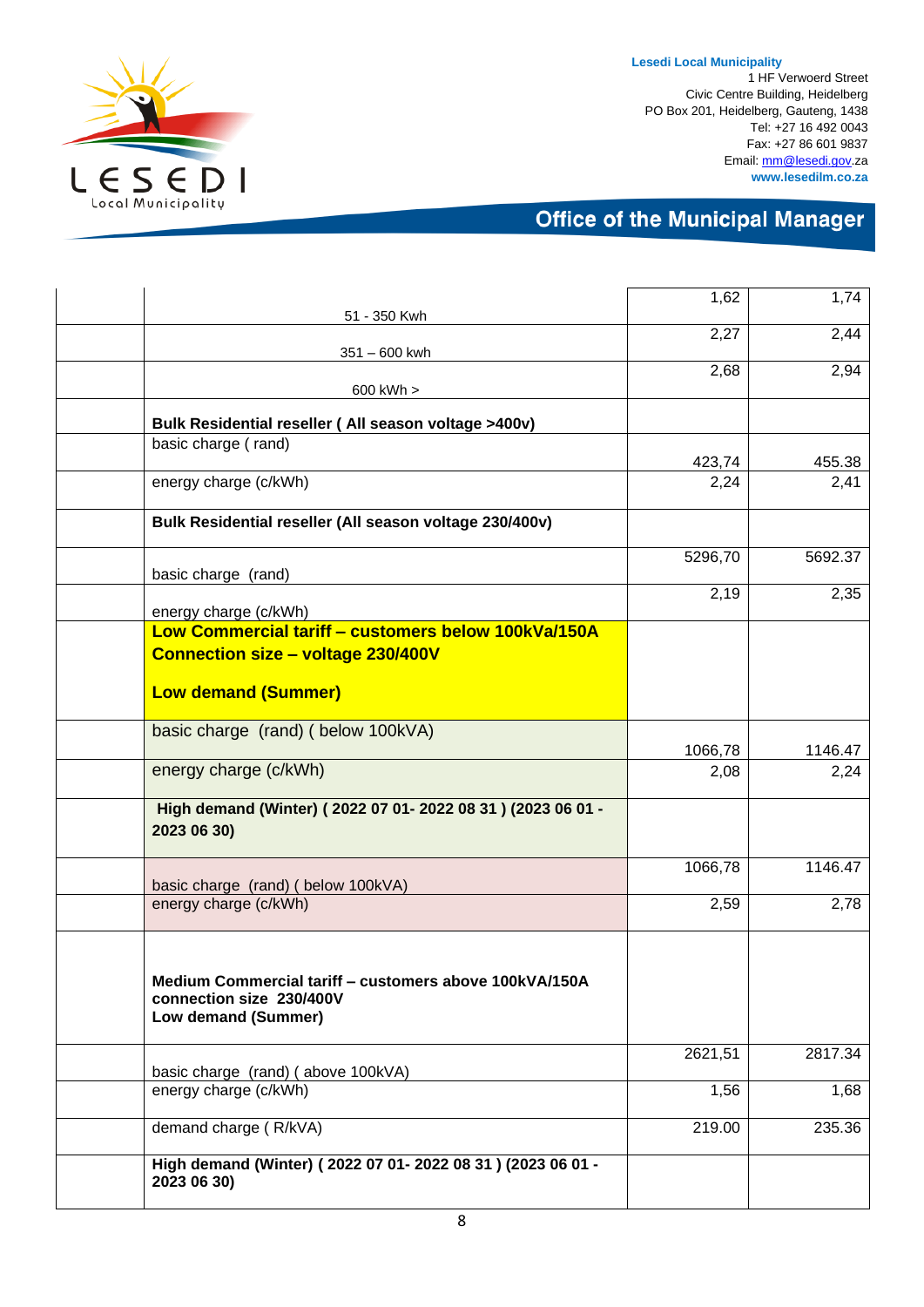

1 HF Verwoerd Street Civic Centre Building, Heidelberg PO Box 201, Heidelberg, Gauteng, 1438 Tel: +27 16 492 0043 Fax: +27 86 601 9837 Email[: mm@lesedi.gov.](mailto:mm@lesedi.gov)za **www.lesedilm.co.za**

| basic charge (rand) (above 100kVA)                                                                                                      | 2621,51 | 2817.34 |
|-----------------------------------------------------------------------------------------------------------------------------------------|---------|---------|
| energy charge (c/kWh)                                                                                                                   | 2,51    | 2,70    |
| demand charge (R/kVA)                                                                                                                   | 259,12  | 278.35  |
| Medium Commercial tariff - Customers above 100kVA /150A<br>connection size up to 1MVA Voltage > 230/400V & =11KV<br>Low demand (summer) |         |         |
|                                                                                                                                         | 3722,54 | 4000.61 |
| basic charge (rand)<br>energy charge (c/kWh)                                                                                            | 1,50    | 1,61    |
| demand charge (R/kVA)                                                                                                                   | 210, 50 | 226.22  |
| High demand (winter)                                                                                                                    |         |         |
| basic charge (rand)                                                                                                                     | 3722,54 | 4000.61 |
| energy charge (c/kWh)                                                                                                                   | 2,51    | 2,70    |
| demand charge (R/kVA)                                                                                                                   | 241,74  | 259.80  |
| High Commercial tariff - Customers at medium voltage<br>$(>230/400V$ & $<$ = 11KV) with minimum 1MVA connection                         |         |         |
| basic charge                                                                                                                            | 3542,44 | 3807.06 |
| demand charge (R/kVA)                                                                                                                   | 141,48  | 152.05  |
| Low demand (Summer)                                                                                                                     |         |         |
| peak (c/kWh)                                                                                                                            | 2,01    | 2,20    |
| standard (c/kWh)                                                                                                                        | 1,32    | 1,42    |
| off peak (ckWh)                                                                                                                         | 1,04    | 1,12    |
| High demand (Winter) (2022 07 01-2022 08 31) (2023 06 01 -<br>2023 06 30)                                                               |         |         |
| peak ( c/kWh)                                                                                                                           | 500,57  | 537.63  |
| standard (c/kWh)                                                                                                                        | 1,76    | 1,89    |
| off peak (c/kWh)                                                                                                                        | 1,07    | 1,15    |
|                                                                                                                                         |         |         |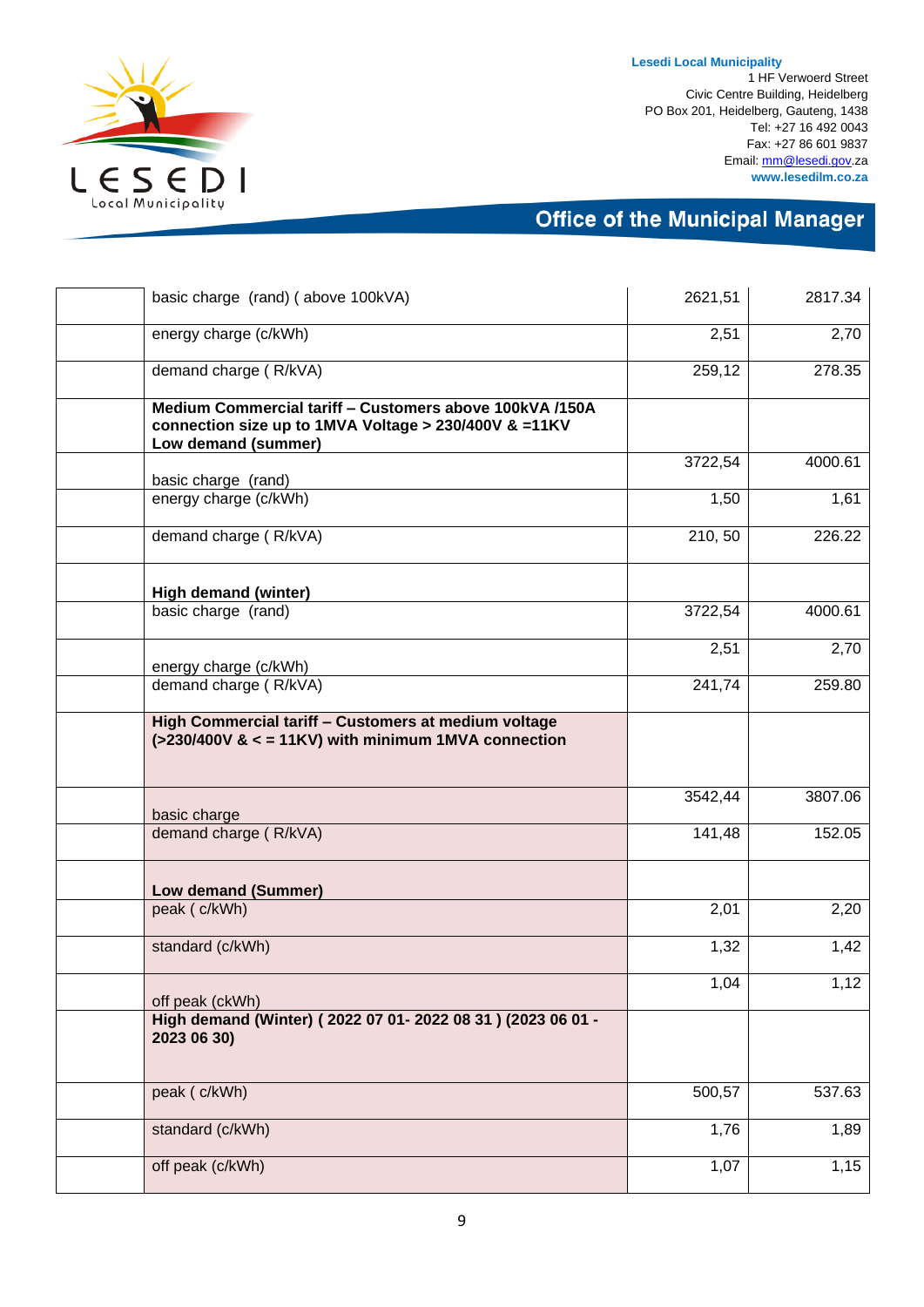1 HF Verwoerd Street Civic Centre Building, Heidelberg PO Box 201, Heidelberg, Gauteng, 1438 Tel: +27 16 492 0043 Fax: +27 86 601 9837 Email[: mm@lesedi.gov.](mailto:mm@lesedi.gov)za **www.lesedilm.co.za**

**Office of the Municipal Manager** 

#### **REPLACEMENT FEES (EXCL VAT)**

|                                                                 |                            | <b>Tariff</b>         |
|-----------------------------------------------------------------|----------------------------|-----------------------|
| <b>Description of tariff</b>                                    | <b>Tariff</b><br>2021/2022 | 2022/2023             |
| REPLACEMENT OF CIRCUIT BREAKER                                  | 821                        | 860                   |
| REPLACEMENT OF SINGLE PHASE<br><b>CONVENTIONAL METER</b>        | 2561                       | 2684                  |
| REPLACEMENT OF 3-PHASE<br><b>CONVENTIONAL METER</b>             | 4433                       | 4646                  |
| REPLACEMENT OF PRE-PAID METER                                   | 2622                       | 2748                  |
| REPLACEMENT OF CABLE                                            | 2946                       | 3088                  |
| REPLACEMENT OF WATER METER                                      | 1037                       | 1087                  |
|                                                                 | Formula - cost of          | Formula - cost of     |
|                                                                 | estimated electricity      | estimated electricity |
|                                                                 | over a period X            | over a period X       |
|                                                                 | 200%                       | 200%                  |
| PENALTY FEE ON METER TAMPERING AND ILLEGAL CONNECTION INCL VAT) |                            |                       |

#### **DEPOSITS OF WATER & LIGHTS (Incl VAT)**

|                                                               |                                                                                                                                                                                                  | Tariff 2022/2023                                                                                                                                                                                 |
|---------------------------------------------------------------|--------------------------------------------------------------------------------------------------------------------------------------------------------------------------------------------------|--------------------------------------------------------------------------------------------------------------------------------------------------------------------------------------------------|
| <b>Description of tariff</b>                                  | Tariff                                                                                                                                                                                           |                                                                                                                                                                                                  |
|                                                               | 2021/2022                                                                                                                                                                                        |                                                                                                                                                                                                  |
| Residential (single phase connection up to 80 A)              | 3873                                                                                                                                                                                             | 4058                                                                                                                                                                                             |
| Suikerbos-oord vir bejaardes (pension)                        | 929                                                                                                                                                                                              | 973                                                                                                                                                                                              |
| Residential resellers 2 X consumption(above 3 X 150A)         | Price determined by<br><b>Electrical Department</b><br>based on the size of<br>the connection and<br>on the expected load<br>factor of the customer<br>as supplied by the<br>customer's Engineer | Price determined by<br><b>Electrical Department</b><br>based on the size of<br>the connection and<br>on the expected load<br>factor of the customer<br>as supplied by the<br>customer's Engineer |
| All use (residential, commercial or other) above 80 A 3 phase | Price determined by<br><b>Electrical Department</b><br>based on the size of                                                                                                                      | Price determined by<br><b>Electrical Department</b><br>based on the size of                                                                                                                      |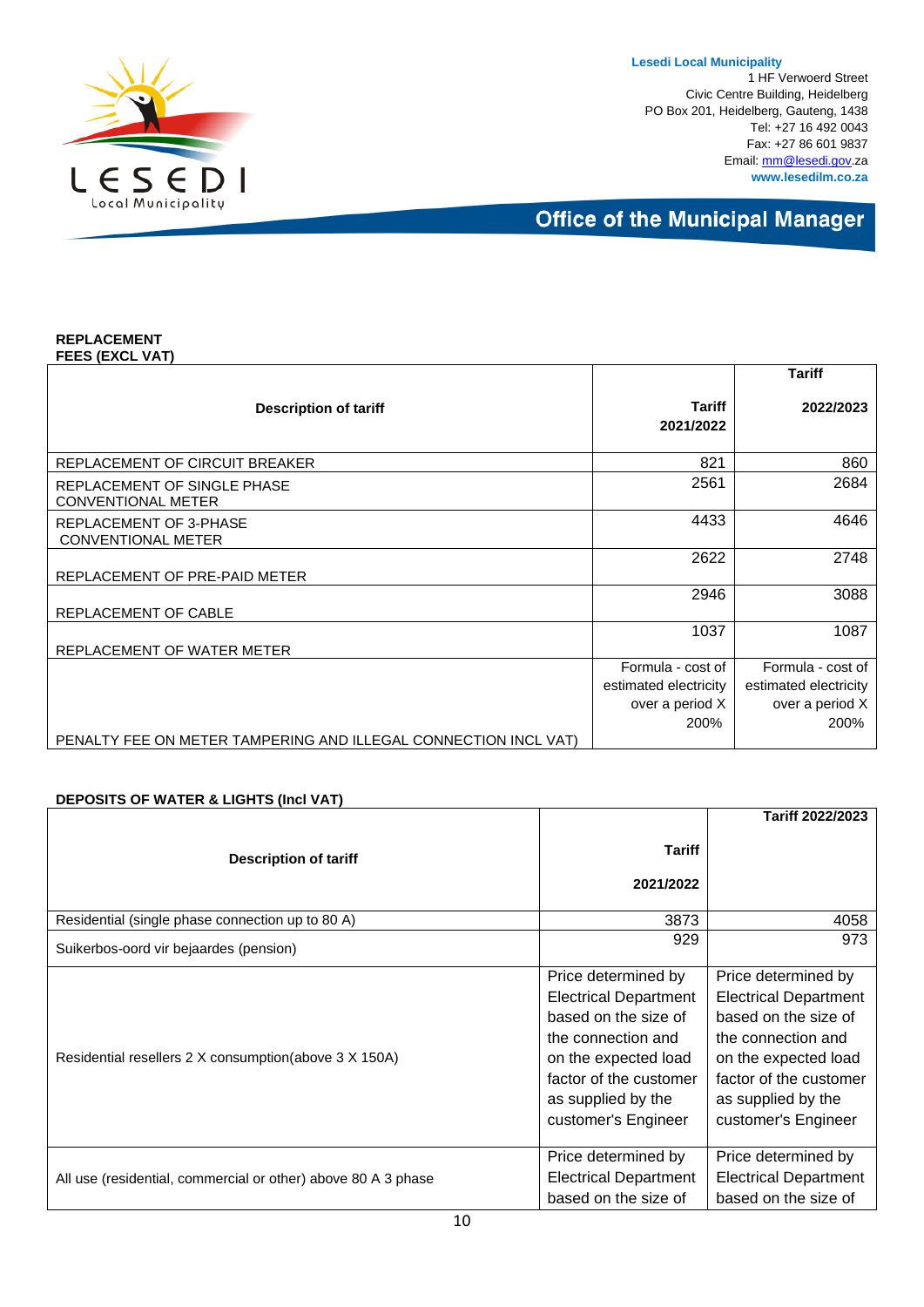

1 HF Verwoerd Street Civic Centre Building, Heidelberg PO Box 201, Heidelberg, Gauteng, 1438 Tel: +27 16 492 0043 Fax: +27 86 601 9837 Email[: mm@lesedi.gov.](mailto:mm@lesedi.gov)za **www.lesedilm.co.za**

|                                                                                             | the connection and           | the connection and           |
|---------------------------------------------------------------------------------------------|------------------------------|------------------------------|
|                                                                                             | on the expected load         | on the expected load         |
|                                                                                             | factor of the customer       | factor of the customer       |
|                                                                                             | as supplied by the           | as supplied by the           |
|                                                                                             | customer's Engineer          | customer's Engineer          |
|                                                                                             | Price determined by          | Price determined by          |
|                                                                                             | <b>Electrical Department</b> | <b>Electrical Department</b> |
|                                                                                             | based on the size of         | based on the size of         |
|                                                                                             | the connection and           | the connection and           |
| Small Business (shops) 2 times consumption                                                  | on the expected load         | on the expected load         |
|                                                                                             | factor of the customer       | factor of the customer       |
|                                                                                             | as supplied by the           | as supplied by the           |
|                                                                                             | customer's Engineer          | customer's Engineer          |
| Residential : Water deposit (New) (no previous connections)                                 | 1859                         | 1948                         |
| Residential : Elect deposits (New) (no previous connections) (single phase<br>up to $80$ A) | 4647                         | 4870                         |
|                                                                                             | Price determined by          | Price determined by          |
|                                                                                             | <b>Electrical Department</b> | <b>Electrical Department</b> |
|                                                                                             | based on the size of         | based on the size of         |
|                                                                                             | the connection and           | the connection and           |
| Industrial business 2 times consumption                                                     | on the expected load         | on the expected load         |
|                                                                                             | factor of the customer       | factor of the customer       |
|                                                                                             | as supplied by the           | as supplied by the           |
|                                                                                             | customer's Engineer          | customer's Engineer          |
| Small holdings & Farms                                                                      | 7744                         | 8116                         |
| Water domestic user only                                                                    | 1859                         | 1948                         |
|                                                                                             | Price determined by          | Price determined by          |
|                                                                                             | <b>Electrical Department</b> | <b>Electrical Department</b> |
|                                                                                             | based on the size of         | based on the size of         |
|                                                                                             | the connection and           | the connection and           |
| Shopping malls 2 times consumption                                                          | on the expected load         | on the expected load         |
|                                                                                             | factor of the customer       | factor of the customer       |
|                                                                                             | as supplied by the           | as supplied by the           |
|                                                                                             | customer's Engineer          | customer's Engineer          |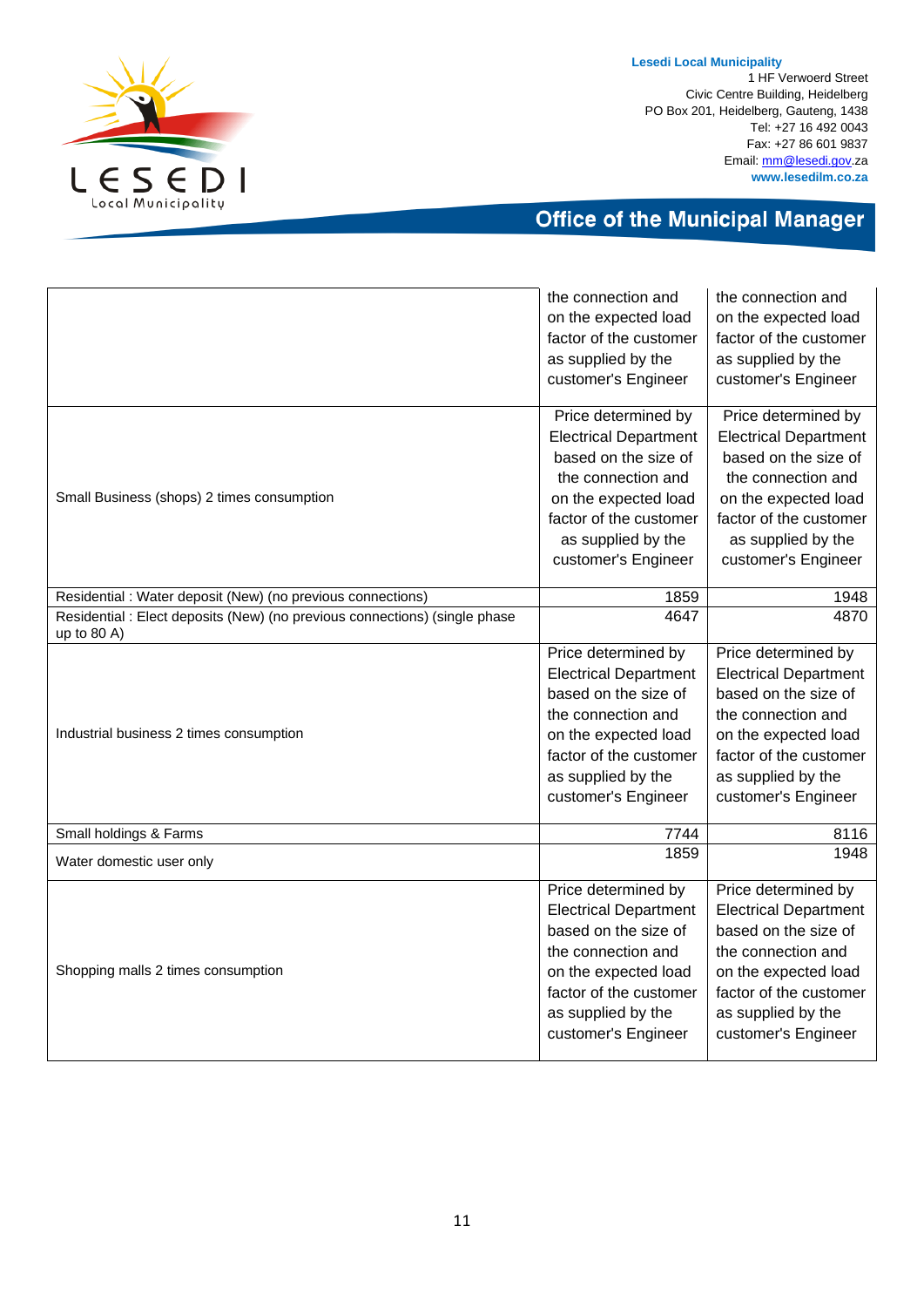

**Lesedi Local Municipality** 1 HF Verwoerd Street Civic Centre Building, Heidelberg PO Box 201, Heidelberg, Gauteng, 1438 Tel: +27 16 492 0043 Fax: +27 86 601 9837 Email[: mm@lesedi.gov.](mailto:mm@lesedi.gov)za **www.lesedilm.co.za**

### **Office of the Municipal Manager**

#### **CONNECTION AND INSTALLATION FEES (excl VAT)**

|                                                               |                                                    | <b>Tariff</b>                                      |
|---------------------------------------------------------------|----------------------------------------------------|----------------------------------------------------|
| <b>Description of tariff</b>                                  | Tariff<br>2021/2022                                | 2022/2023                                          |
| <b>Reconnection fees:</b>                                     |                                                    |                                                    |
| Water reconnection fee (VAT excl)                             | 774                                                | 811                                                |
| Electricity reconnection fee (VAT excl)                       | 774                                                | 811                                                |
| <b>Connection fees for service:</b>                           |                                                    |                                                    |
| Water connection fee for services (VAT excl)                  | 774                                                | 811                                                |
| Electricity connection fee for services (VAT excl)            | $\overline{774}$                                   | 811                                                |
| <b>Conventional meter (New):</b>                              |                                                    |                                                    |
| Average single phase connection cost                          | Price<br>determined by<br>Electrical<br>Department | Price<br>determined by<br>Electrical<br>Department |
| Pre-paid meter (VAT incl) (New):                              |                                                    |                                                    |
| Average single phase pre-paid connection cost                 | Price<br>determined by<br>Electrical<br>Department | Price<br>determined by<br>Electrical<br>Department |
| Change from conventional meter to pre-paid meter:             |                                                    |                                                    |
| Change from single phase conventional meter to pre-paid meter | 1962                                               | 2056                                               |
| Change from three phase conventional meter to pre-paid meter  | 2180                                               | 2284                                               |
| Pre-paid card connection fee (VAT incl) (All)                 | 189                                                | 198                                                |
| Water meter installation / connection fee (VAT excl) (New)    |                                                    |                                                    |
| 15mm dia water connection                                     | 2986                                               | 3130                                               |
| 20mm dia water connection                                     | 3330                                               | 3490                                               |
| 25mm dia water connection                                     | 4135                                               | 4334                                               |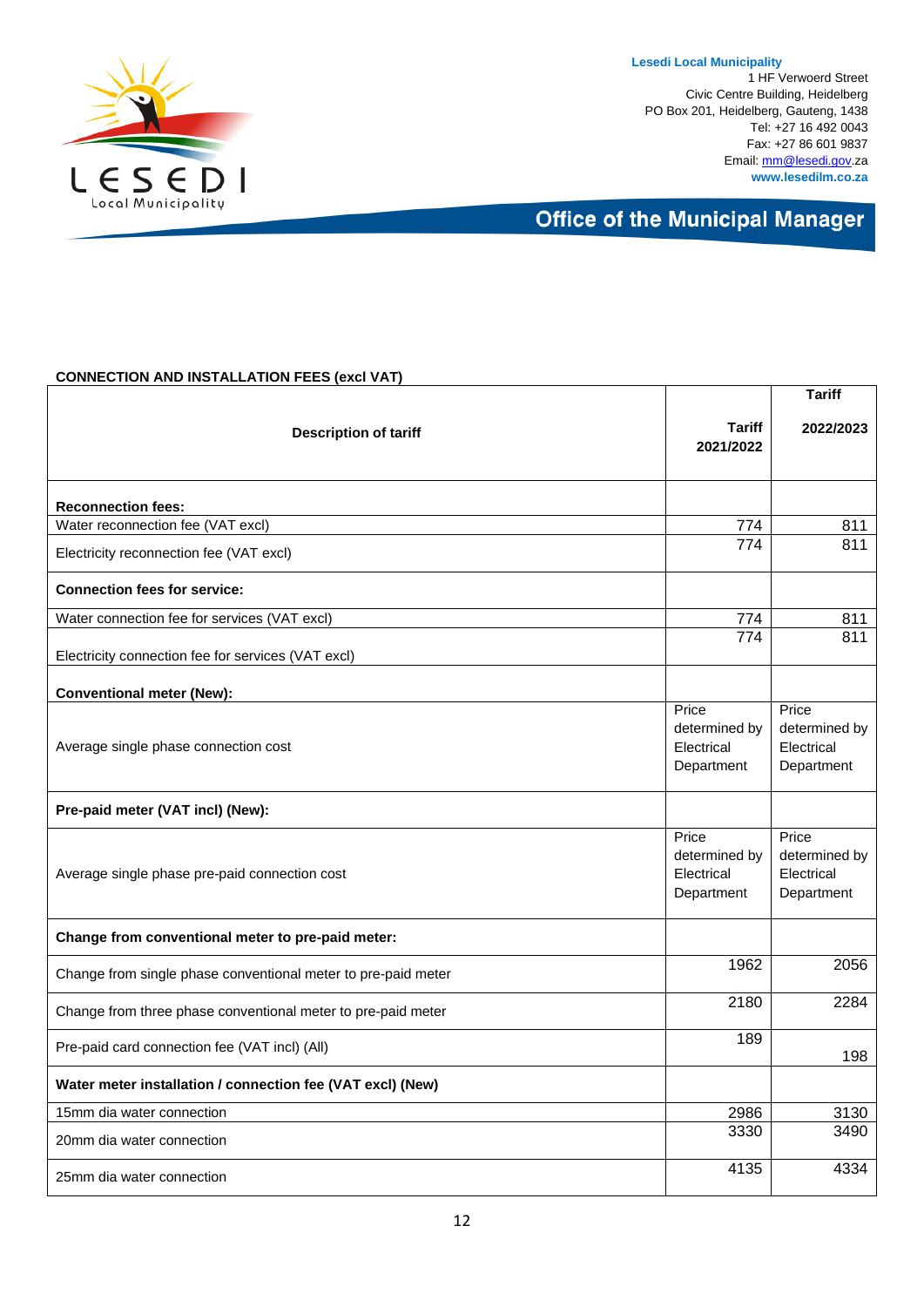

**Finance Miscellaneous tariffs (VAT incl)**

1 HF Verwoerd Street Civic Centre Building, Heidelberg PO Box 201, Heidelberg, Gauteng, 1438 Tel: +27 16 492 0043 Fax: +27 86 601 9837 Email[: mm@lesedi.gov.](mailto:mm@lesedi.gov)za **www.lesedilm.co.za**

### **Office of the Municipal Manager**

| 40mm dia water connection                                     | 7334  | 7686  |
|---------------------------------------------------------------|-------|-------|
| 50mm dia water connection                                     | 30809 | 32288 |
| 80mm dia water connection                                     | 42298 | 44329 |
| Move meter                                                    | 604   | 633   |
| Temporary meter installation                                  | 5321  | 5576  |
|                                                               |       |       |
| Roards and storm water (excl VAT)                             |       |       |
| Lowering of kerbs and alterations - culvert entrance          | 2046  | 2144  |
| Lowering of kerbs and alterations - Meter new entrance        | 862   | 903   |
| Lowering of kerbs and alterations - meter additional entrance | 862   | 903   |

#### **Description of tariff Tariff 2021/2022 Draft Tariff 2022/2023** Clearance certificate (per property) 388 406 Issuing of duplicate clearance certificate 115 121 Administration fee for dishonoured payments, RD cheques and electronic payments reversed (per item) 774 811 Tender fees - R200 000 to R500 000 363 381 Tender fees - R500 000 to R2million 848 888 Tender fees above R2million 1816 1903 Valuation certificate or property related information (per property) 58 61 Issuing of duplicate receipt (per receipt) 58 61 Deeds search (per property) 95 100 Warning Notices (if applicable) (excluding water and electricity notices) (per notice) 58 61 Warning Notices for non -payment 151 158

#### 13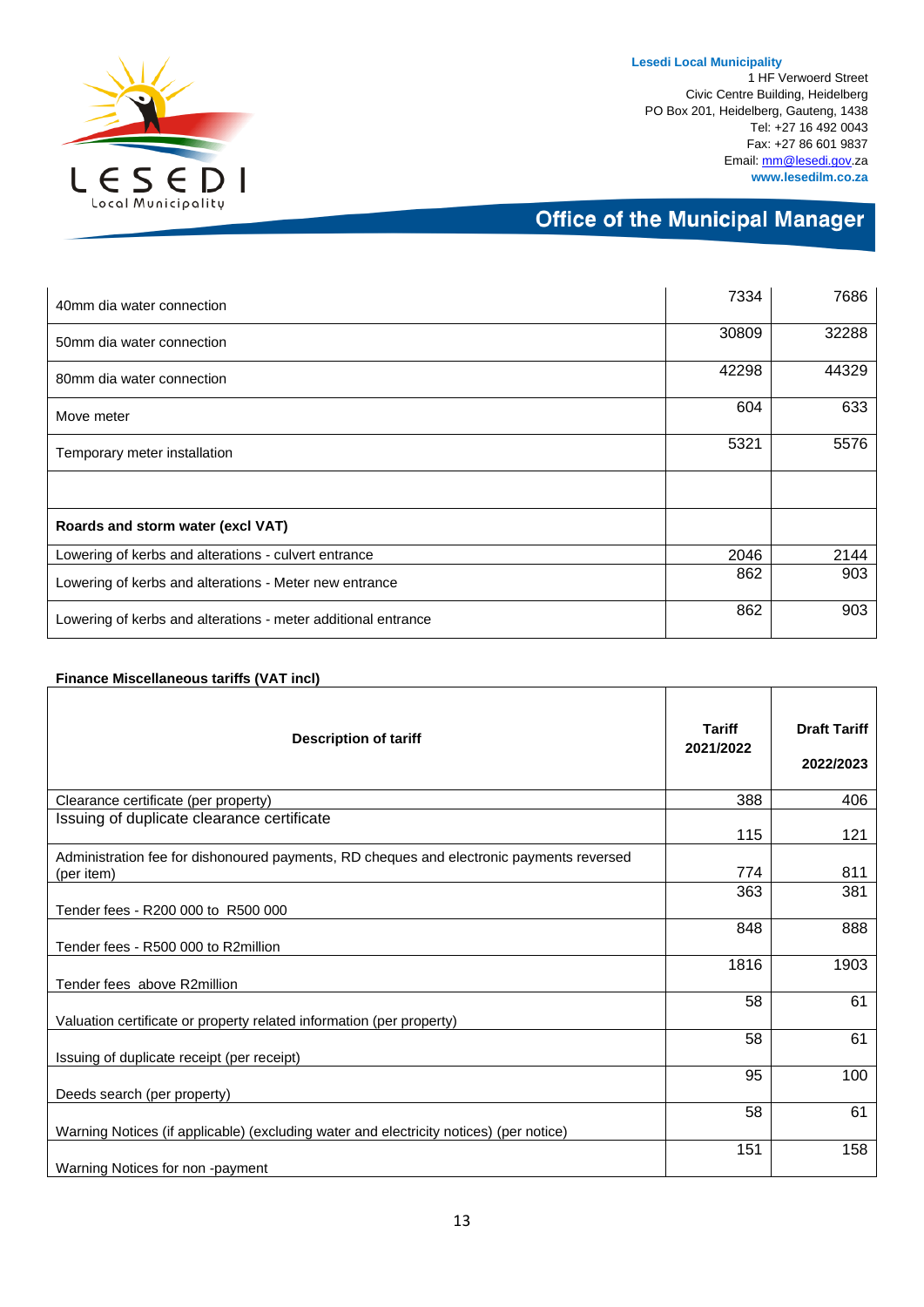

1 HF Verwoerd Street Civic Centre Building, Heidelberg PO Box 201, Heidelberg, Gauteng, 1438 Tel: +27 16 492 0043 Fax: +27 86 601 9837 Email[: mm@lesedi.gov.](mailto:mm@lesedi.gov)za **www.lesedilm.co.za**

|                                                                                                                   | 5              | 5             |
|-------------------------------------------------------------------------------------------------------------------|----------------|---------------|
| Duplicate statement for more 3 months (per page)                                                                  |                |               |
|                                                                                                                   | <b>Tariff</b>  | <b>Tariff</b> |
|                                                                                                                   | 2021/2022      |               |
| ELECTRICITY MISCELLANEOUS CHARGES (excl VAT)                                                                      |                | 2022/2023     |
| 1. For blocking / unblocking a customer to purchase prepayment electricity units due to non-                      |                |               |
| payment of the account (payable once only to effect both blocking and unblocking):                                | 44             | 46            |
|                                                                                                                   |                |               |
| 2. For discontinuing and restoring a supply at the request of a customer:                                         |                |               |
|                                                                                                                   | 220            | 231           |
| 2.1 For disconnecting a supply at the customer's request                                                          |                |               |
| 2.2 For reconnecting a supply at the customer's request                                                           | 220            | 231           |
| 3. For removing and re-instating a customer connection that has been removed due to<br>tampering by the customer: |                |               |
| 3.1 Estimated cost of material, labour and transport + 10% with a minimum charge of                               | 2921           | 3061          |
| 4. For reading a meter:                                                                                           |                |               |
|                                                                                                                   |                |               |
| 4.1 On request of a customer                                                                                      | 220            | 231           |
|                                                                                                                   | 220            | 231           |
| 4.2 After office hours on a regular basis as arranged by a customer:                                              |                |               |
| 4.3 Access to AMR readings p/m                                                                                    | 206            | 216           |
| 5. For repeatedly attending to a customer complaint where the reason for the complaint is not the                 |                |               |
| fault of the supply authority, per visit:                                                                         | 286            | 300           |
|                                                                                                                   | 649            | 680           |
| 6. For testing the accuracy of a meter on request of a customer                                                   |                |               |
| 7. For the lease of a transformer, per month, per kVA of transformer capacity                                     | $\overline{4}$ | 4             |
|                                                                                                                   | Estimated      | Estimated     |
|                                                                                                                   | cost of        | cost of       |
|                                                                                                                   | material,      | material,     |
|                                                                                                                   | labour and     | labour and    |
|                                                                                                                   | transport      | transport     |
| 8. For providing a service connection                                                                             | plus 10%       | plus 10%      |
|                                                                                                                   | Estimated      | Estimated     |
|                                                                                                                   | cost of        | cost of       |
|                                                                                                                   | material,      | material,     |
|                                                                                                                   | labour and     | labour and    |
|                                                                                                                   | transport      | transport     |
| 9. For modifying a service connection on request of a customer                                                    | plus 10%       | plus 10%      |
|                                                                                                                   | Estimated      | Estimated     |
| 10. For the provision of material or equipment or the execution of work on behalf of a customer or                | cost of        | cost of       |
| on request of a customer                                                                                          | material,      | material,     |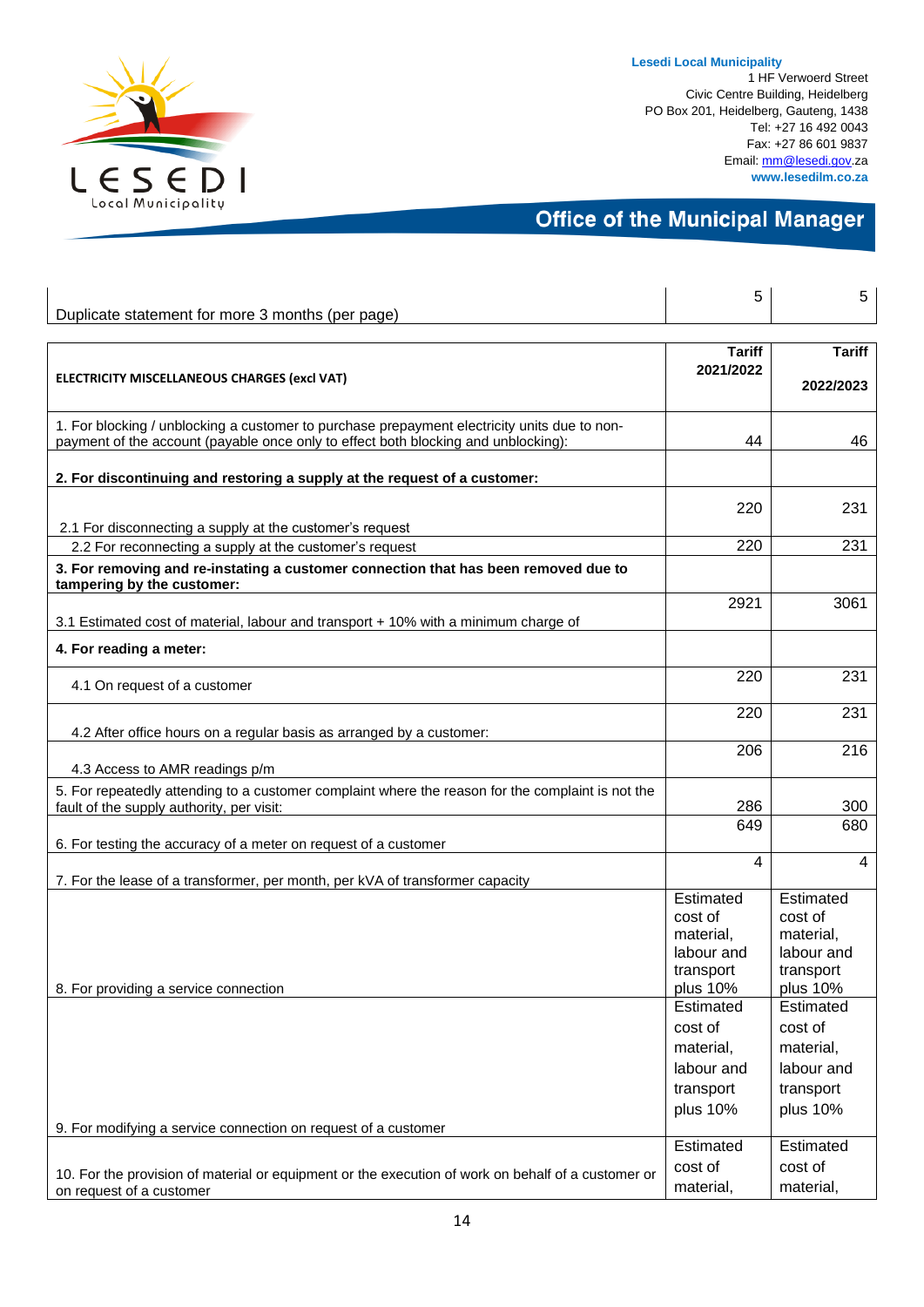

1 HF Verwoerd Street Civic Centre Building, Heidelberg PO Box 201, Heidelberg, Gauteng, 1438 Tel: +27 16 492 0043 Fax: +27 86 601 9837 Email[: mm@lesedi.gov.](mailto:mm@lesedi.gov)za **www.lesedilm.co.za**

|                                                                                                                                                                    | labour and | labour and            |
|--------------------------------------------------------------------------------------------------------------------------------------------------------------------|------------|-----------------------|
|                                                                                                                                                                    | transport  | transport             |
|                                                                                                                                                                    | plus 10%   | plus 10%              |
|                                                                                                                                                                    |            |                       |
| 11. For exempting a customer's water heating apparatus from control by the supply authority, per                                                                   |            | 207                   |
| month                                                                                                                                                              | 197        |                       |
|                                                                                                                                                                    | Estimated  | Estimated             |
|                                                                                                                                                                    | cost of    | cost of               |
|                                                                                                                                                                    | material,  | material,             |
|                                                                                                                                                                    | labour and | labour and            |
|                                                                                                                                                                    | transport  | transport<br>plus 10% |
|                                                                                                                                                                    | plus 10%   |                       |
| 12.1 Excavations within public areas leading to damage to electricity cables, including attempts<br>of theft                                                       |            |                       |
|                                                                                                                                                                    |            |                       |
|                                                                                                                                                                    | 27 5 69    | 28893                 |
| 12.2Cost for damaging any 6.6\11 kV cable R20 000.00 VAT exclusive per cable plus additional<br>cost incurred of material, labour and transport plus 10%. plus VAT |            |                       |
|                                                                                                                                                                    |            |                       |
| 12.2Cost for damaging any 22 kV cable R30 000.00 VAT exclusive per cable plus additional cost                                                                      | 41 354     | 43339                 |
| incurred of material, labour and transport plus 10%. plus VAT                                                                                                      |            |                       |
|                                                                                                                                                                    |            |                       |
| 13. Operational cost per street light supplied from the Lesedi grid, per month.                                                                                    |            |                       |
| 13.1. 125 Watt or lower wattage lamp                                                                                                                               | 198        | 208                   |
|                                                                                                                                                                    |            |                       |
|                                                                                                                                                                    |            |                       |
| 13.2. 250 Watt lamp                                                                                                                                                |            |                       |
|                                                                                                                                                                    | 349        | 366                   |
|                                                                                                                                                                    |            |                       |
|                                                                                                                                                                    |            |                       |
| 13.3 400 Watt lamp                                                                                                                                                 | 537        | 563                   |
|                                                                                                                                                                    |            |                       |
|                                                                                                                                                                    |            |                       |
|                                                                                                                                                                    | 1912       | 2003                  |
| 14. Charge for providing a clearance certificate when a meter reading cannot be obtained.                                                                          |            |                       |
|                                                                                                                                                                    |            |                       |
|                                                                                                                                                                    | 2655       | 2783                  |
| 15. Connecting illegally to the electricity grid without a supply agreement                                                                                        |            |                       |
|                                                                                                                                                                    |            |                       |
| 16. Painting, defacing, pasting posters, tampering or interfering with any service connection or                                                                   | 2655       | 2783                  |
| service protection device or supply or any other equipment of the Council                                                                                          |            |                       |
| 17. Wilfully hindering, obstructing, interfering with or refusing admittance to any duly authorized                                                                |            |                       |
| official of the Council in the performance of his duty under these by-laws or of any duty                                                                          | 2655       | 2783                  |
| connected therewith or relating thereto, per incident:                                                                                                             |            |                       |
|                                                                                                                                                                    |            |                       |
|                                                                                                                                                                    | 48         | 50                    |
| 18. Replacement card for prepayment meter identification                                                                                                           |            |                       |
|                                                                                                                                                                    |            |                       |
|                                                                                                                                                                    | 423        | 443                   |
| 19. Replacement keypad (CIU) for all types of Pre-Paid meters - damaged or lost                                                                                    |            |                       |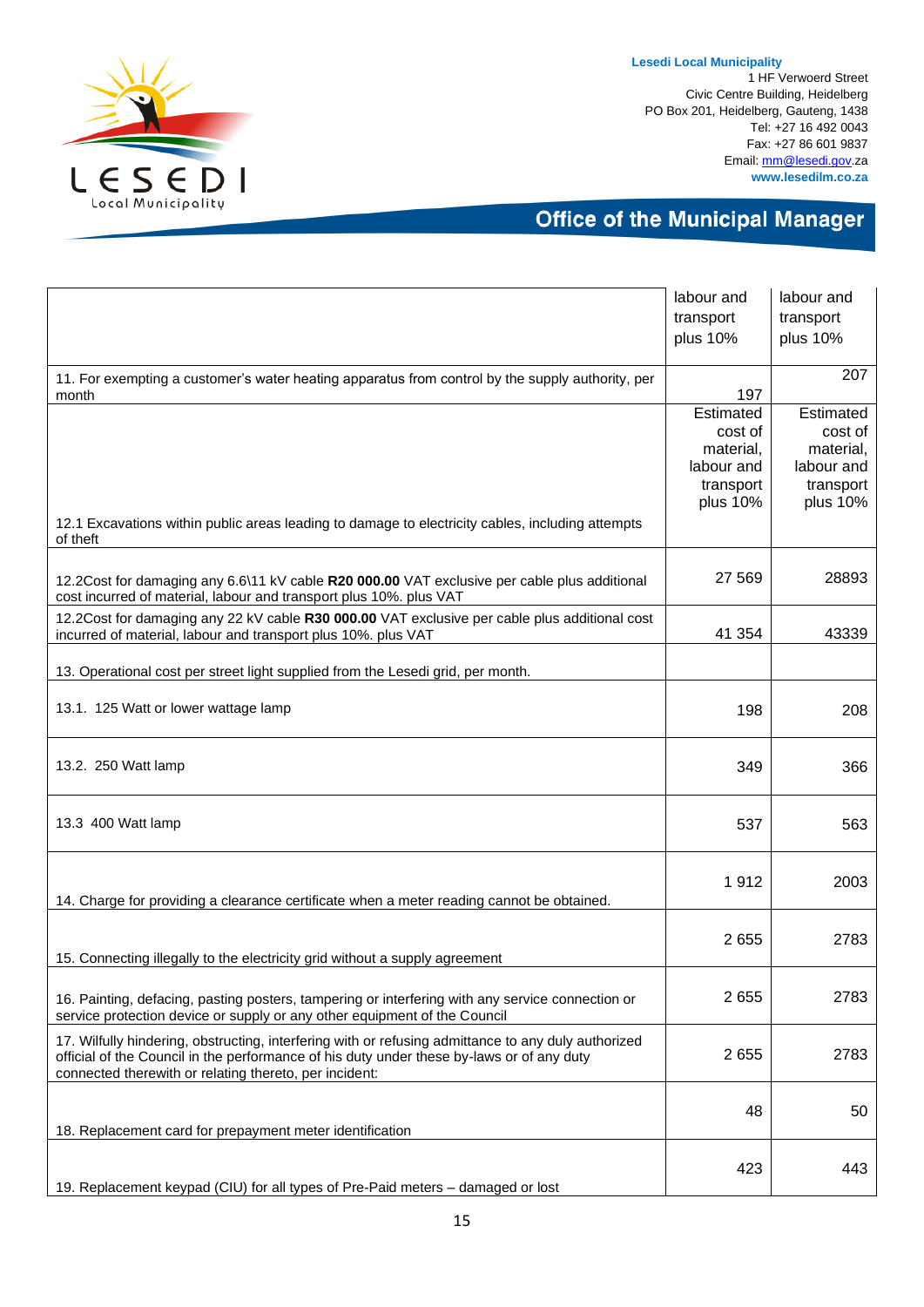

**Lesedi Local Municipality** 1 HF Verwoerd Street Civic Centre Building, Heidelberg PO Box 201, Heidelberg, Gauteng, 1438 Tel: +27 16 492 0043 Fax: +27 86 601 9837 Email[: mm@lesedi.gov.](mailto:mm@lesedi.gov)za **www.lesedilm.co.za**

## **Office of the Municipal Manager**

### **Other tariffs**

#### **Waste management fees and LED fees (excl VAT)**

| 2021/22 | 2022/2023 |
|---------|-----------|
| 44      | 46        |
| 524     | 549       |
|         |           |
| 1 0 6 1 | 112       |
|         |           |
| 513     | 537       |
|         |           |
| 735     | 770       |
|         |           |
|         |           |

| <b>LED fees: (excl VAT)</b>                              | 2021/22 | 2022/2023 |
|----------------------------------------------------------|---------|-----------|
| Farm support service:                                    |         |           |
| Tractor per hour                                         | 370     | 388       |
| Boom sprayer (600l/ha) (excluding tractor) per day       | 500     | 524       |
|                                                          | 560     | 587       |
| Boom sprayer (1000l/ha) (excluding tractor) per day      |         |           |
|                                                          | 566     | 593       |
| Raw cultivator (4 row)                                   |         |           |
|                                                          | 561     | 588       |
| Furrow beam plough (4 row)                               |         |           |
| Disc harrow (width 3m)                                   | 701     | 735       |
|                                                          | 1 0 7 6 | 1 1 2 8   |
| Planter                                                  |         |           |
|                                                          | 615     | 645       |
| Fertilizer spreader                                      |         |           |
|                                                          | 545     | 572       |
| Drop side traler (6 ton)                                 |         |           |
|                                                          | 577     | 604       |
| Slasher 2m (4 tables)                                    |         |           |
|                                                          | 1752    | 1836      |
| Canteen rental                                           |         |           |
| Chicken structures-Jamson Park Commonage (per structure) | 796     | 835       |
|                                                          | 1593    | 1669      |
| Mill and Silo - Jamson Park Commonage                    |         |           |
|                                                          | 422     | 442       |
| Heidelberg CBD stalls (1)                                |         |           |
|                                                          | 337     | 353       |
| Heidelberg CBD stalls (2)                                |         |           |
|                                                          | 337     | 353       |
| Heideberg taxi rank stalls (1)                           |         |           |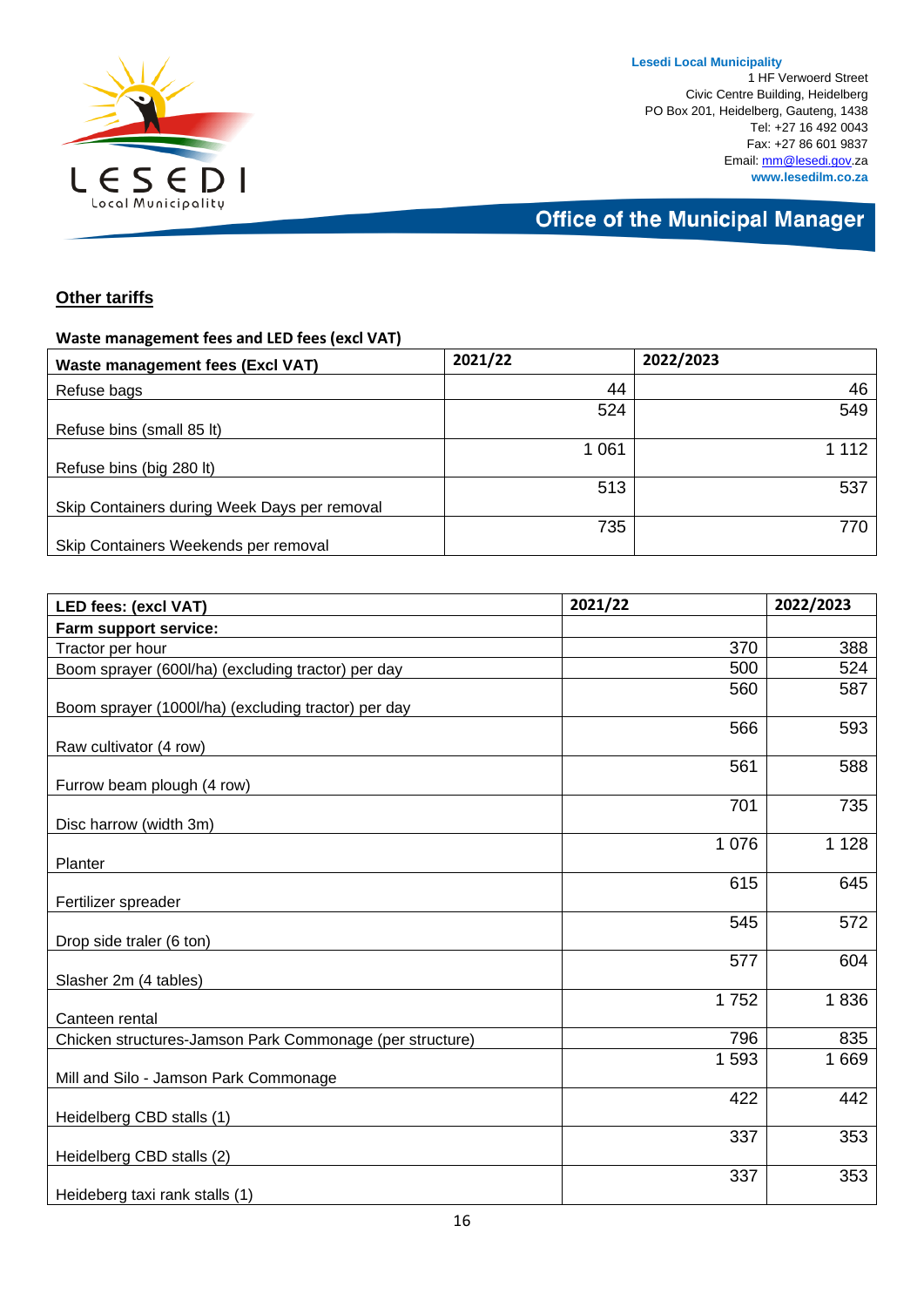

1 HF Verwoerd Street Civic Centre Building, Heidelberg PO Box 201, Heidelberg, Gauteng, 1438 Tel: +27 16 492 0043 Fax: +27 86 601 9837 Email[: mm@lesedi.gov.](mailto:mm@lesedi.gov)za **www.lesedilm.co.za**

### **Office of the Municipal Manager**

|                                            | 421     | 441     |
|--------------------------------------------|---------|---------|
| Heideberg taxi rank stalls (2)             |         |         |
|                                            | 216     | 227     |
| Ratanda CBD Stalls (1)                     |         |         |
|                                            | 239     | 251     |
| Ratanda CBD Stalls (2)                     |         |         |
| Heidelberg Extension 23 Mini hub           | 2 2 3 1 | 2 3 3 8 |
|                                            | 2 1 7 0 | 2 2 7 4 |
| Bophani izidwaba agricultural co-operative |         |         |
|                                            | 2 3 9 5 | 2510    |
| <b>BMohale</b>                             |         |         |
|                                            | 3 0 0 4 | 3 1 4 8 |
| Hiwanyela agricultural co-operative        |         |         |
|                                            | 354     | 371     |
| Legal notices, power of attorney,          |         |         |
|                                            | 242     | 254     |
| Informal traders                           |         |         |

#### **CEMETERIES**

### **Heidelberg, Devon, Hindu, Muslim, and Jewish Cemeteries**

### **1. Reservation or Purchase of a grave**

| 1.1 Deceased residing within the municipality of Lesedi                 | <b>Tariff 2021/22</b> | <b>Tariff 2022/23</b> |
|-------------------------------------------------------------------------|-----------------------|-----------------------|
|                                                                         |                       |                       |
| Adult per grave                                                         | R 1277.00             | R 1338.00             |
| Child per grave                                                         | R 752.00              | R 788.00              |
| 1.2 Deceased residing outside the municipality of Lesedi                |                       |                       |
| Adult per grave                                                         | R3441.00              | R 3501.00             |
| Child per grave                                                         | R 2753.00             | R 2885.00             |
| 2. Opening and funeral charges                                          |                       |                       |
| 2.1 Deceased residing within the municipality of Lesedi                 |                       |                       |
| Adult per grave                                                         | R 1277.00             | R1338.00              |
| Child per grave                                                         | R 752.00              | R 788.00              |
| 2.2 Deceased residing outside the municipality of Lesedi                |                       |                       |
| Adult per grave                                                         | R 3441.00             | R 3441.00             |
| Child per grave                                                         | R 2753.00             | R 2885.00             |
| 2.3 Second funeral in an extra deep grave                               |                       |                       |
| Resident                                                                | R 1076.00             | R 1127.00             |
| Non-resident                                                            | R 2423.00             | R                     |
|                                                                         |                       | 12539.00              |
| 3. Other services                                                       |                       |                       |
| 3.1 Transfer of a reserved grave                                        | R 259.00              | R 271.00              |
| 3.2 Opening of a grave and transferring of the remains to another grave | R 3059.00             | R 3205.00             |
| (Exhumation)                                                            |                       |                       |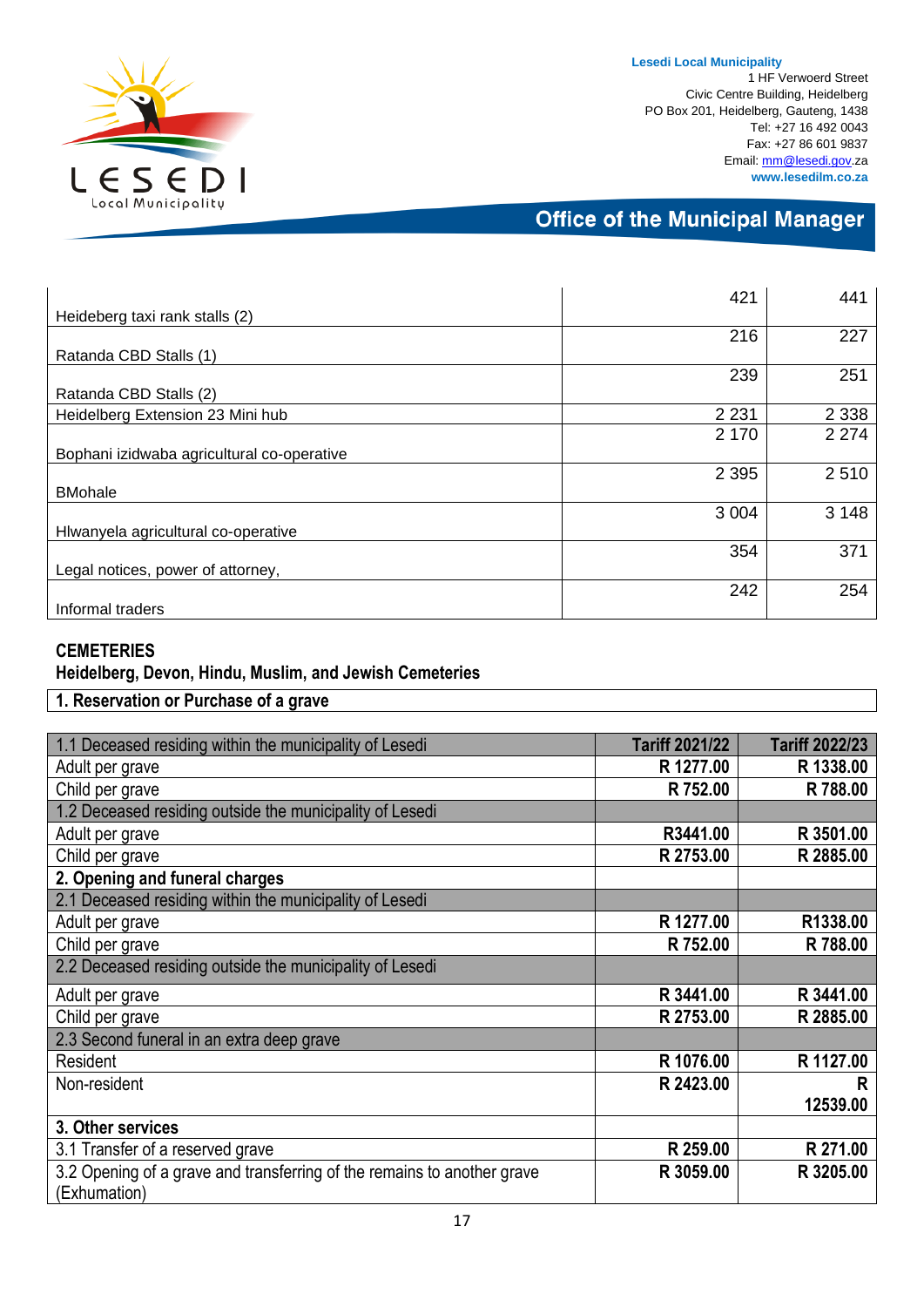

1 HF Verwoerd Street Civic Centre Building, Heidelberg PO Box 201, Heidelberg, Gauteng, 1438 Tel: +27 16 492 0043 Fax: +27 86 601 9837 Email[: mm@lesedi.gov.](mailto:mm@lesedi.gov)za **www.lesedilm.co.za**

### **Office of the Municipal Manager**

| 3.3 Re-internment charge per grave                              | R 1348.00 | R 1412.00 |
|-----------------------------------------------------------------|-----------|-----------|
| 3.4 Approval costs for the erection of memorial work on a grave | R 377.00  | R 395.00  |
| 3.5 Widening or deepening of a grave                            | R 377.00  | R 395.00  |
| 3.6 Internment of ashes in a new grave                          |           |           |
| 3.6.1 Resident                                                  |           |           |
| Adult grave                                                     | R 1985.00 | R 2080.00 |
| Child grave                                                     | R 1103.00 | R 1155.00 |
| 3.6.2 Non-resident                                              |           |           |
| Adult grave                                                     | R4401.00  | R4612.00  |
| Child grave                                                     | R 3304.00 | R 3462.00 |
| 3.7 The internment of ashes in an existing grave                |           |           |
| 3.7.1 Resident                                                  | R 377.00  | R 395.00  |
| 3.7.2 Non-resident                                              | R 909.00  | R 952.00  |
| 4. Additional charge                                            |           |           |
| 4.1 When the funeral is held on a Sunday or Public Holiday      | R 2802.00 | R 2936.00 |
| Adult per grave                                                 | R 2082.00 | R 2181.00 |
| Child per grave                                                 | R 1280.00 | R 1341.00 |
| 4.2 Late booking fee                                            | R415.00   | R434.00   |

### **Ekuthuleni- , Ekuphumuleni Sub-regional Cemeteries and Kwa Zenzele/Vischkuil Cemetery**

| 1. Reservation or Purchase of a grave                                                    |                       |                       |
|------------------------------------------------------------------------------------------|-----------------------|-----------------------|
| 1.1 Deceased residing within the municipality of Lesedi                                  | <b>Tariff 2021/22</b> | <b>Tariff 2022/23</b> |
| Adult per grave                                                                          | R 894.00              | R 936.00              |
| Child per grave                                                                          | R 623.00              | R 652.00              |
| 1.2 Deceased residing outside the municipality of Lesedi                                 |                       |                       |
| Adult per grave                                                                          | R 2753.00             | R 2885.00             |
| Child per grave                                                                          | R 2062.00             | R 2160.00             |
| 2. Opening and funeral charges                                                           |                       |                       |
| 2.1 Deceased residing within the municipality of Lesedi                                  |                       |                       |
| Adult per grave                                                                          | R 894.00              | R 936.00              |
| Child per grave                                                                          | R623.00               | R 652.00              |
| 2.2 Deceased residing outside the municipality of Lesedi                                 |                       |                       |
| Adult per grave                                                                          | R 2753.00             | R 2885.00             |
| Child per grave                                                                          | R 2062.00             | R 2160.00             |
| 2.3 Second burial in an extra deep grave                                                 |                       |                       |
| Resident                                                                                 | R685.00               | R 717.00              |
| Non-resident                                                                             | R 1681.00             | R 1761.00             |
| 3. Other services (including closed cemeteries)                                          |                       |                       |
| 3.1. Transfer of a reserved grave                                                        | R 244.00              | R 255.00              |
| 3.2. Opening of a grave and transferring of the remains to another grave<br>(Exhumation) | R 2448.00             | R 2565.00             |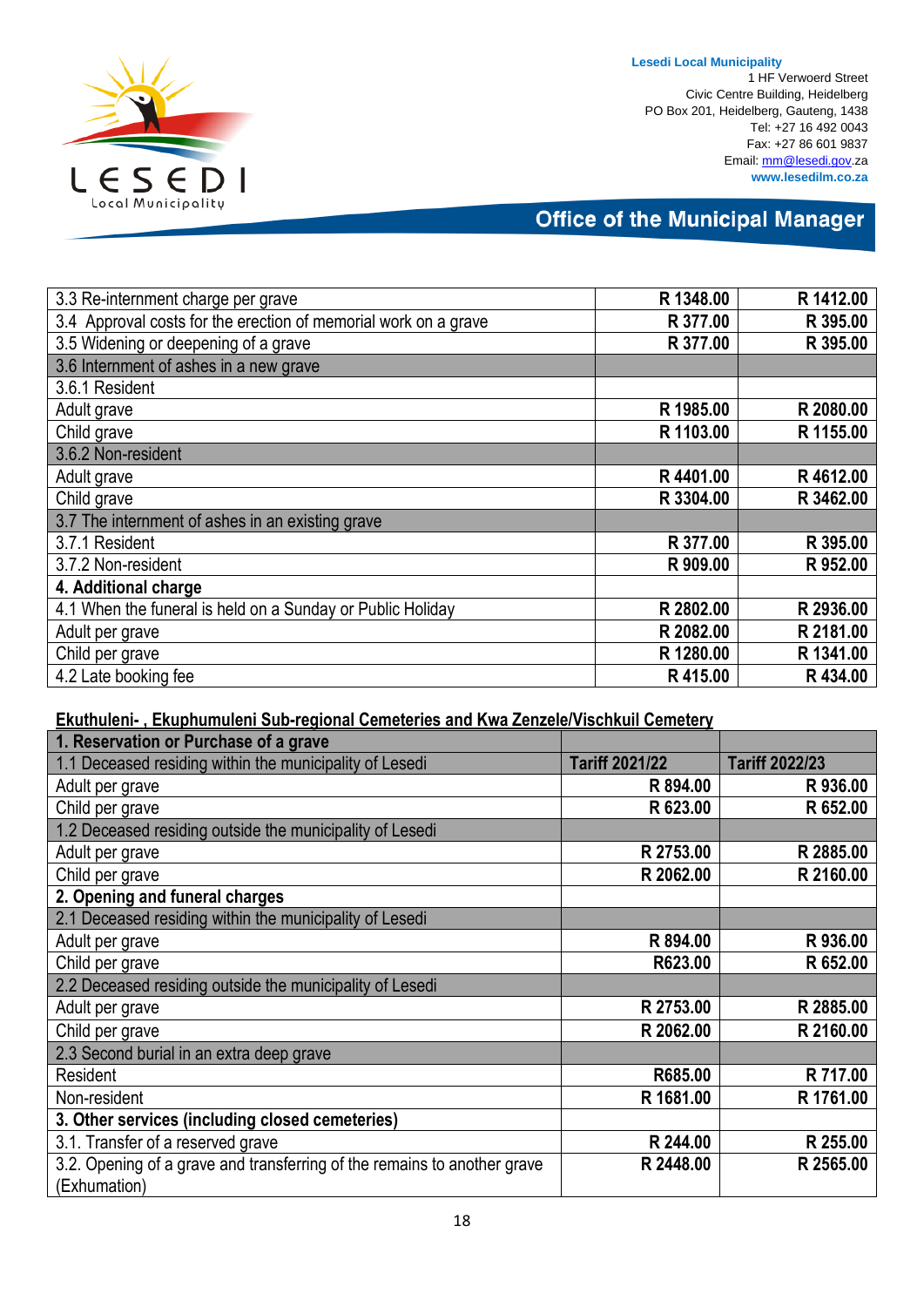

1 HF Verwoerd Street Civic Centre Building, Heidelberg PO Box 201, Heidelberg, Gauteng, 1438 Tel: +27 16 492 0043 Fax: +27 86 601 9837 Email[: mm@lesedi.gov.](mailto:mm@lesedi.gov)za **www.lesedilm.co.za**

| 3.3 Re-internment charge per grave                              | R 1348.00 | R 1412.00 |
|-----------------------------------------------------------------|-----------|-----------|
| 3.4 Approval costs for the erection of memorial work on a grave | R 377,00  | R 395.00  |
| 3.5 Widening or deepening of a grave                            | R 377.00  | R 395.00  |
| 3.6 Interment of Ashes in a new grave                           |           |           |
| 3.6.1 Resident                                                  |           |           |
| <b>Adult Grave</b>                                              | R 1873.00 | R 1962.00 |
| <b>Child Grave</b>                                              | R 1039.00 | R 1088.00 |
| 3.6.2. Non Resident                                             |           |           |
| <b>Adult Grave</b>                                              | R4150.00  | R4349.00  |
| <b>Child Grave</b>                                              | R4150.00  | R4349.00  |
| 3.7. The interment of ashes in an existing grave                |           |           |
| 3.7.1 Resident                                                  | R 355.00  | R 372.00  |
| 3.7.2 Non-resident                                              | R 857.00  | R 898.00  |
| 4. Additional charge                                            |           |           |
| 4.1 When the funeral is held on a Sunday or Public Holiday      |           |           |
| Adult per grave                                                 | R         | R         |
|                                                                 | 960.00    | 1006.00   |
| Child per grave                                                 | R 550,00  | R 1073.00 |
| 4.2 Late booking fee                                            | R415.00   | R434.00   |

| <b>TARIFFS FOR THE DEPARTMENT OF</b><br><b>DEVELOPMENT PLANNING &amp; HUMAN SETTLEMENT</b><br>AND LOCAL ECONOMIC DEVELOPMENT 2022/2023                                                                                                                                          | <b>Tariffs</b> | <b>Tariffs</b> |
|---------------------------------------------------------------------------------------------------------------------------------------------------------------------------------------------------------------------------------------------------------------------------------|----------------|----------------|
|                                                                                                                                                                                                                                                                                 | 2021/22        | 2022/23        |
| In terms of the provisions of the Lesedi Municipal Planning Bylaws, 2016; the applicable Land<br><b>Use Scheme</b>                                                                                                                                                              | 3,9%           | 4.8%           |
| Amendment of Land Use Scheme (Rezoning) and matters related thereto;<br>In terms of section 38(1)                                                                                                                                                                               |                |                |
| Circulation by the Municipality (excluding advertisement)                                                                                                                                                                                                                       | R4910          | R 5 145        |
| Amendment of Land Use Scheme (Rezoning) and matters related thereto;                                                                                                                                                                                                            |                |                |
| In terms of section 38(1)<br>Circulation by the Applicant (excluding advertisement)                                                                                                                                                                                             | R 4 360        | R 4 569        |
| Plus promulgation                                                                                                                                                                                                                                                               | R 2 180        | R 2 2 8 4      |
| Township Establishment Application- township establishment, division/phasing of an approved<br>townhip, extenson of boundaries of an approved township and matters related thereto; In terms of<br>Circulation by the Municipality (excluding advertisement)<br>section $43(1)$ | R 8 570        | R 8 981        |
| Township Establishment Application- township establishment, division/phasing of an approved<br>townhip, extenson of boundaries of an approved township and matters related thereto;<br>Circulation by the Applicant (excluding advertisement)                                   | R 7 288        | R 7638         |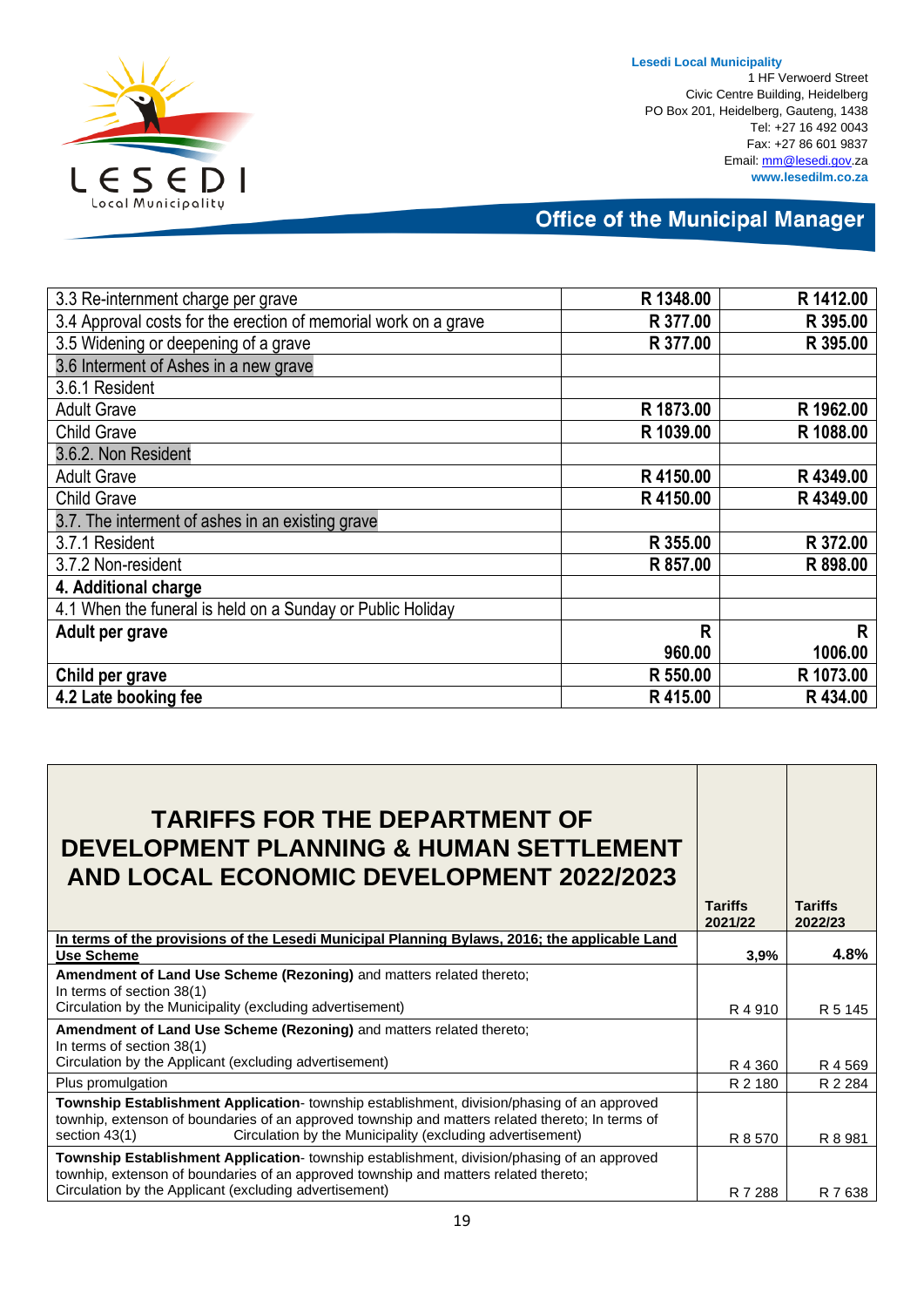

1 HF Verwoerd Street Civic Centre Building, Heidelberg PO Box 201, Heidelberg, Gauteng, 1438 Tel: +27 16 492 0043 Fax: +27 86 601 9837 Email[: mm@lesedi.gov.](mailto:mm@lesedi.gov)za **www.lesedilm.co.za**

| Extension of Time in terms of section 45 (6) of the bylaws                                                                                                                             | R 981    | R 1 0 28  |
|----------------------------------------------------------------------------------------------------------------------------------------------------------------------------------------|----------|-----------|
| Amendment of the proposed Township (document/Layouts) in terms section 45 (8) of the bylaws                                                                                            | R 4 219  | R 4 4 2 2 |
| Division/phasing of an approved township- (per additional township)                                                                                                                    | R 1853   | R 1 942   |
| Extension of boundaries of an approved township                                                                                                                                        | R 5 143  | R 5 390   |
| For every 100 additional erven (or portion if Council circulates the application                                                                                                       | R 10 925 | R 11 449  |
| Merger of township                                                                                                                                                                     | R 5 216  | R 5 467   |
| Subdivision and Consolidation Applications of an erf in an approved township and the subdivision                                                                                       |          |           |
| and or consolidation of any other land in terms of section 50 of the bylaws                                                                                                            | R 1 840  | R 1 929   |
| Charge per subdivision for more than two portions in terms of section 50 (1) a-b of the bylaws                                                                                         | R 116    | R 122     |
| Application for an extension of time in terms of section 50 (11)                                                                                                                       | R 1 207  | R 1 265   |
| Withdrawal/ Cancellation of an application approved application for the subdivision / consolidation in<br>terms of section 51 of the bylaws                                            | R 243    | R 255     |
| Amendment of the conditions or plan on which the consolidation / subdivision was approved                                                                                              | R 844    | R 884     |
| Application for Exemption Certificate (per application)/ Regulation 38 in terms of section 83 of the                                                                                   |          |           |
| bylaws                                                                                                                                                                                 | R 384    | R 402     |
| Application for Division of Land in terms of Ordinance 15 of 1986                                                                                                                      | R 3 375  | R 3 537   |
| Amendment, suspension or removal of restrictive or obsolete conditions or obligations,<br>servitudes or reservations and matters related thereto; in terms of section 61 of the bylaws |          |           |
| Application for Removal of Title Deed Condition                                                                                                                                        | R 1 662  | R 1 742   |
| Power of Attorney to pass transfer                                                                                                                                                     | R 384    | R 402     |
| Applications in terms of the Lesedi Land Use Scheme Written Consent                                                                                                                    |          |           |
| Ralaxation of building line(s) in terms of clause 3.5 of LLUMS                                                                                                                         | R 116    | R 122     |
| Erven 0-260m <sup>2</sup>                                                                                                                                                              | R 116    | R 122     |
| Erven 261m <sup>2</sup> - 500m <sup>2</sup>                                                                                                                                            | R 173    | R 181     |
| Erven 501m <sup>2</sup> - 800m <sup>2</sup>                                                                                                                                            | R 599    | R 628     |
| Erven 801m <sup>2</sup> - 1000m <sup>2</sup>                                                                                                                                           | R 1 534  | R 1 608   |
| Erven 1001m <sup>2</sup> and above                                                                                                                                                     | R 2 301  | R 2 411   |
| Relaxation of access restriction in terms of clause 3.15                                                                                                                               | R 173    | R 181     |
| Application for temporay use in terms of clause 4.4                                                                                                                                    | R 173    | R 181     |
| Permission to operate a Spaza Shop / House Shop in terms clause 4.7                                                                                                                    | R 173    | R 181     |
| Permission to operate a Home enterprises, profession and/or occupation in terms clause 4.8                                                                                             | R 173    | R 181     |
| Relaxation of density requirements in terms of clause 4.14                                                                                                                             | R 173    | R 181     |
| Relaxation of height restriction(s) in terms of clause 4.15                                                                                                                            | R 173    | R 181     |
| Relaxation of coverage in terms of clause 4.16(a)                                                                                                                                      | R 173    | R 181     |
| Relaxation of parking requiement(s) in terms of clause 5.8                                                                                                                             | R 173    | R 181     |
| Any other wriiten consent that may be determined in terms of the relevant legislation                                                                                                  | R 173    | R 181     |
| Applications in terms of the Lesedi Land Use Scheme Special Consent                                                                                                                    |          |           |
| Application for Childcare centres on residential erven(for more than six(6) children in terms of clause<br>4.9 and 4.13                                                                | R 654    | R 685     |
| Agricultural land and farm portions in terms of clause 4.11 and 4.13                                                                                                                   | R 1 635  | R 1 713   |
| Application for the erection of second dwelling unit(s) in terms of clause 4.14.4 and 4.13                                                                                             | R 1 635  | R 1 713   |
| Application for the approval of a site development plan in terms of clause 5.9                                                                                                         | R 1 456  | R 1 526   |
| Application for the erection telecommunication (cellmast) stations and satelite dish antenna systems                                                                                   | R 3 963  | R 4 153   |
| All other Special Consent Use that may be required/ determined in terms of the applicable legislation                                                                                  |          |           |
| or resolution                                                                                                                                                                          | R 1 635  | R 1 713   |
| Application for Excision of agricultural land from agricultural holdings in terms of section 82 of the<br>Lesedi municpal planning bylaws                                              | R 1 635  | R 1 713   |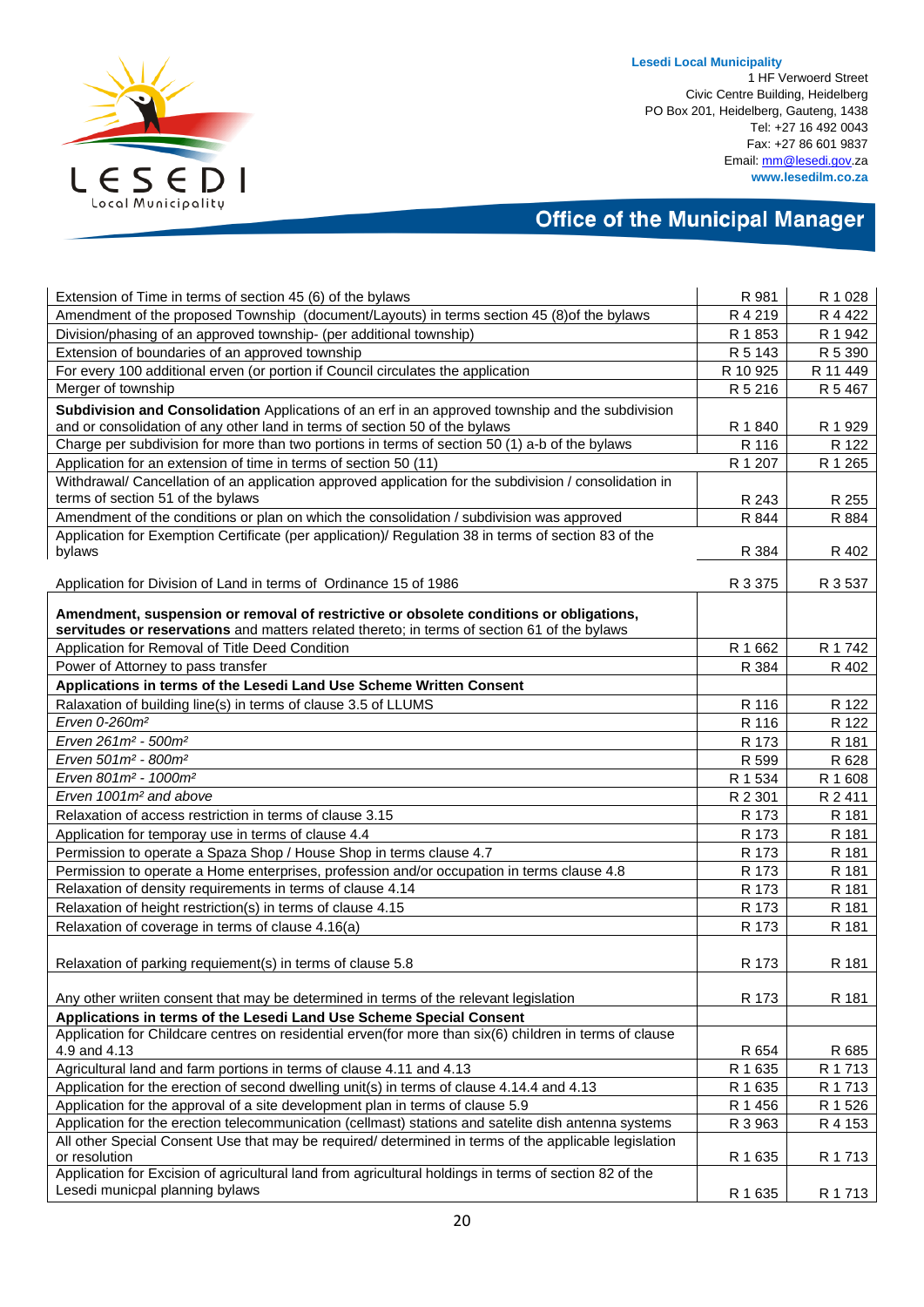

1 HF Verwoerd Street Civic Centre Building, Heidelberg PO Box 201, Heidelberg, Gauteng, 1438 Tel: +27 16 492 0043 Fax: +27 86 601 9837 Email[: mm@lesedi.gov.](mailto:mm@lesedi.gov)za **www.lesedilm.co.za**

| Municipal Planning Tribunal in terms of section 23-32 of chapter 4 of the Lesedi Municpal<br><b>Planning Bylaws</b>                |                |          |
|------------------------------------------------------------------------------------------------------------------------------------|----------------|----------|
| Municipal planning tribunal agenda                                                                                                 | R 350          | R 367    |
| Inspections                                                                                                                        |                |          |
| Reason(s) for decision of MPT                                                                                                      | R 436          | R 457    |
| <b>MPT</b> transcripts                                                                                                             | R 163          | R 171    |
| All other adhoc MPT/Appeal consent                                                                                                 | R 872          | R 914    |
| Appeal Authority and Petition to intervene in terms of sections 68-72, Chapter 8 of the Lesedi<br><b>Municipal Planning Bylaws</b> |                |          |
| Appeal authority agenda                                                                                                            |                |          |
| Lodging an Appeal                                                                                                                  | R 2 180        | R 2 284  |
| Intervener submissions/status                                                                                                      | R 2 180        | R 2 284  |
| Inspections                                                                                                                        |                |          |
| Appeal authority transcripts                                                                                                       | R 163          | R 171    |
| Reason(s) for decision of the Appeals authority                                                                                    | R 436          | R 457    |
| Naming and numbering street and public/buildings in terms of section 86 of the Lesedi<br><b>Municipal Planning Bylaws</b>          |                |          |
| Naming and numbering of streets, Places and Buildings                                                                              | R 2 289        | R 2 399  |
| Renaming of Streets, Places and Buildings                                                                                          | R 2 2 8 9      | R 2 399  |
| Establishment and Disestablishment of Home Owners Association                                                                      |                |          |
| Establishment of Home Owners Association                                                                                           | R 2725         | R 2 856  |
| Disestablishment of Home Owners Association                                                                                        | R 2 289        | R 2 399  |
| Rectification appplication of Home Owners Association                                                                              | R 1 635        | R 1 713  |
| <b>Gauteng City Improvement District Act, 1997</b>                                                                                 |                |          |
| Application for the establishment of a City Improvement District                                                                   | R 6 145        | R 6 440  |
| Application for material amendment of a City Improvement District                                                                  | R 6 145        | R 6 440  |
| Rationalisation of Local Government Affairs Act, 1998 (Gated Communities)                                                          |                |          |
| For initial application:                                                                                                           |                |          |
| 1-20 residential units basic fee                                                                                                   | R 11 607       | R 12 165 |
| 21-60 residential units plus                                                                                                       | R 11 607       | R 12 165 |
| Per Unit                                                                                                                           | R 546          | R 572    |
| 61-120 residential units plus                                                                                                      |                |          |
| Per Unit                                                                                                                           | R 478          | R 501    |
| 121-200 residential units plus                                                                                                     |                |          |
| Per Unit                                                                                                                           | R 410          | R 429    |
| 201 and above plus                                                                                                                 |                |          |
| Per Unit                                                                                                                           | R 273          | R 286    |
| Application after the initial 2 years                                                                                              | R 11 607       | R 12 165 |
| 1-20 residential units plus                                                                                                        |                |          |
| Per Unit                                                                                                                           | R 205          | R 215    |
| 21-60 residential units plus                                                                                                       |                |          |
| Per Unit                                                                                                                           | R 273          | R 286    |
| 61-120 residential units plus                                                                                                      |                |          |
| Per Unit                                                                                                                           | R 240          | R 251    |
| 121-200 residential units plus                                                                                                     |                |          |
| Per unit                                                                                                                           | R 205          | R 215    |
| 201 and above plus                                                                                                                 | R <sub>0</sub> |          |
| Per Unit                                                                                                                           | R 171          | R 180    |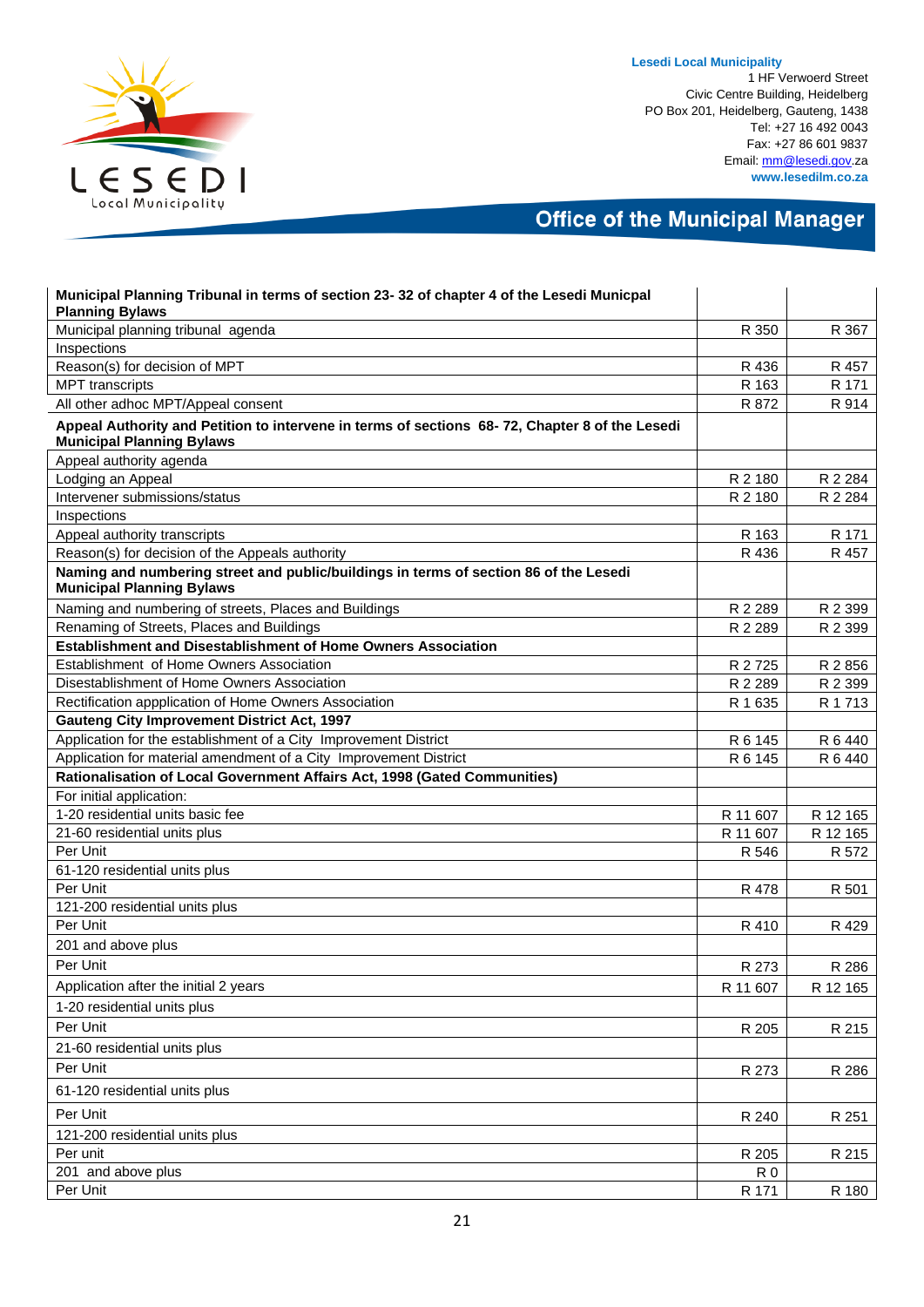

1 HF Verwoerd Street Civic Centre Building, Heidelberg PO Box 201, Heidelberg, Gauteng, 1438 Tel: +27 16 492 0043 Fax: +27 86 601 9837 Email[: mm@lesedi.gov.](mailto:mm@lesedi.gov)za **www.lesedilm.co.za**

| <b>Advertisement</b>                                                                                    |                  |                  |
|---------------------------------------------------------------------------------------------------------|------------------|------------------|
| Amendment of an application for subdivision Section 17(3)                                               | R 858            | R 899            |
| Advertisement in terms of Section 6(8)(a)                                                               | R 5 7 5 5        | R 6 031          |
| Application for reasons                                                                                 | R 685            | R 718            |
| Notice of application in Official Gazette or newspaper                                                  | R 6 675          | R 6 995          |
| <b>Additional Requirements</b>                                                                          |                  |                  |
| Cadastral information per township/per erf (Zoning Certificate, Localy, SG Diagram) A4                  | R 76             | R 80             |
| Electronic document - Heavy documents i.e LUMS; SDF, Bylaws; IDP                                        | R 1 0 9 0        | R 1 142          |
| Electronic document Light documents (policy)                                                            | R 350            | R 367            |
| Orthophoto information electronic (GIS or CAD)                                                          | R <sub>150</sub> | R 157            |
| Colour print A3                                                                                         | R270             | R 283            |
| Colour print A4                                                                                         | R <sub>190</sub> | R 199            |
| Contour information electronic (GIS or CAD)                                                             | R <sub>150</sub> | R 157            |
| Colour print A3                                                                                         | R270             | R 283            |
| Clour print A4                                                                                          | R <sub>190</sub> | R 199            |
| <b>Black and White print A3</b>                                                                         | R <sub>140</sub> | R 147            |
| <b>Black and White print A4</b>                                                                         | R90              | R 94             |
| Cadastral information per township/per erf (Zoning Certificate, Localy, SG Diagram) A3 electronic print | R <sub>170</sub> | R 178            |
| Cadastral information per township/per erf (Zoning Certificate, Localy, SG Diagram) A4 electronic print | R <sub>120</sub> | R 126            |
| Wayleave application fee                                                                                | R3 500           | R3 668           |
| Road Reinstatement Costs                                                                                |                  |                  |
| Class 3 Roads per m <sup>2</sup>                                                                        |                  | R1 357,35        |
| Class 4 Roads per $m2$                                                                                  |                  | R875,40          |
| Class 5 Roads per m <sup>2</sup>                                                                        |                  | R812,00          |
| <b>DCP Testing</b>                                                                                      |                  | R250,34          |
| Verge Reinstatement Costs                                                                               |                  |                  |
| Grass per $m2$                                                                                          |                  | R70,00           |
| Concrete Paving per m <sup>2</sup>                                                                      |                  | R404,25          |
| Brick Paving per m <sup>2</sup>                                                                         |                  | R404,25          |
| Tar surfacing per $m2$                                                                                  |                  | R650,00          |
| <b>Fines/Penalties</b>                                                                                  |                  |                  |
| Fine for no Wayleave approval and related documents on site                                             |                  | R <sub>150</sub> |
|                                                                                                         |                  | 000,00           |
| Penalty for exceeding the time allowed to do work in terms of the Wayleave approval, per day            |                  | R10 000,00       |
| For Re-inspection where previous inspection had failed and work was Redone                              |                  | R3 340,00        |
| Penalty for failed reinstatements done by own agent                                                     |                  | R13 340,00       |
| Penalty for exceeding the time allowed in terms of the Temporary Road Closure Approval, per day         |                  | R50 000,00       |
| Fine for having temporary closed a road without written permission from the Roads and Storm-water       |                  | R <sub>200</sub> |
| Department                                                                                              |                  | 000,00           |
| OUTDOOR ADVERTISING APPLICATIONS                                                                        |                  |                  |
| <b>CLASS 1 ADVERTISMENTS</b>                                                                            |                  |                  |
| Application fee per sign                                                                                |                  |                  |
| <b>Application for Extension of time period fee</b>                                                     |                  | R800             |
|                                                                                                         |                  |                  |
| Class 2 Advertisemets                                                                                   |                  |                  |
| Large posters and advertisements on street furnuture                                                    |                  |                  |
| New application per poster or sign                                                                      |                  |                  |
| Amendment fee per poster or sign                                                                        |                  |                  |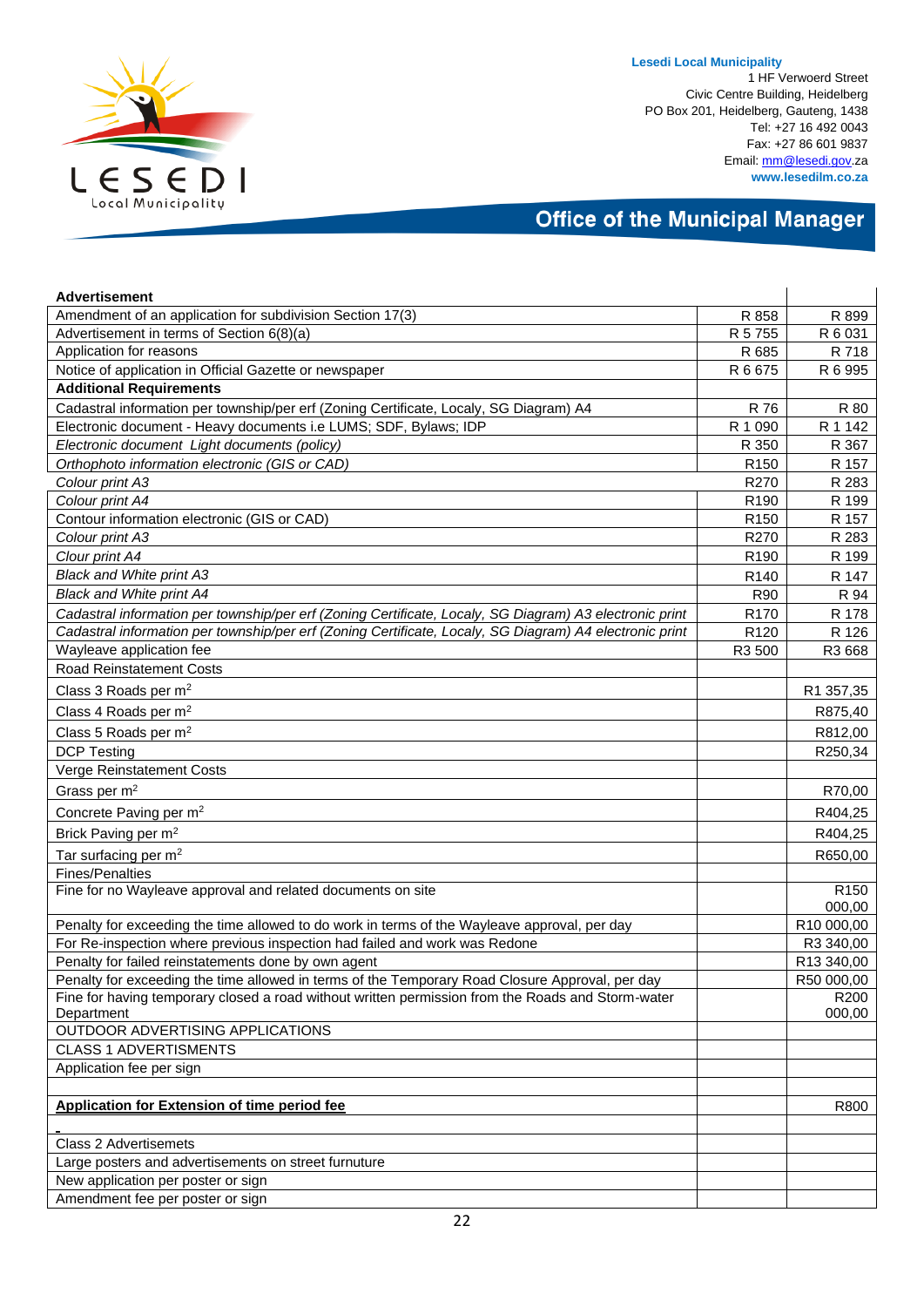

1 HF Verwoerd Street Civic Centre Building, Heidelberg PO Box 201, Heidelberg, Gauteng, 1438 Tel: +27 16 492 0043 Fax: +27 86 601 9837 Email[: mm@lesedi.gov.](mailto:mm@lesedi.gov)za **www.lesedilm.co.za**

| BANNERS AND FLAGS FOR THE DISPLAY OF NAME, CORP, SYMBOL AND NATURE OF |                    |
|-----------------------------------------------------------------------|--------------------|
| <b>ENTERPRISES AND STREETSCAPES</b>                                   | R400               |
|                                                                       |                    |
| NEW APPLICATION FEE                                                   | R1 100             |
|                                                                       |                    |
| SURBARBAN ADVERTISING                                                 | R320               |
| Application fee per sign                                              |                    |
| Application fee for renewal                                           | R <sub>160</sub>   |
|                                                                       |                    |
| Estate Agents Sign                                                    | R <sub>100</sub>   |
|                                                                       |                    |
| Projects and development boards (if not exempted under section 9)     |                    |
| <b>Application fee</b>                                                | R <sub>1</sub> 100 |
|                                                                       |                    |
| flat signs                                                            | R1 100             |
|                                                                       |                    |
|                                                                       |                    |
| Application for a container                                           | R1 600             |
|                                                                       |                    |

| <b>BUILDING FEES</b>                                                                  | <b>Tariffs</b><br>2020/21 | <b>Tariffs 2021/22</b> | <b>Tariffs 2022/23</b> |
|---------------------------------------------------------------------------------------|---------------------------|------------------------|------------------------|
| <b>Description</b>                                                                    |                           | 3,9%                   | 4.8%                   |
| Per m2                                                                                |                           |                        |                        |
| $0 - 40m^2$                                                                           |                           | 579                    | 607                    |
| From 41m <sup>2</sup> and upwards                                                     |                           | 14                     | 15                     |
| Minor Building Works e.g. Pool, carports, tool sheds,<br>baoundary wall, ect per plan |                           |                        |                        |
| Industrial chimneys, radio masts                                                      |                           | 579                    | 607                    |
| Cell masts                                                                            |                           | 1585<br>3 9 6 3        | 1661<br>4 1 5 3        |
| Septic Tanks (per plan)                                                               |                           | 579                    | 607                    |
| (Alterations)                                                                         |                           |                        |                        |
| Residential                                                                           |                           | 648                    | 679                    |
| Other: e.g. factories, offices                                                        |                           | 1 1 0 3                | 1 1 5 6                |
|                                                                                       |                           | 6                      | 7                      |
|                                                                                       |                           | 18                     | 19                     |
|                                                                                       |                           | 33                     | 34                     |
| Plan copy                                                                             |                           |                        |                        |
|                                                                                       |                           | 33                     | 34                     |
|                                                                                       |                           |                        |                        |
|                                                                                       |                           | 33                     | 34                     |